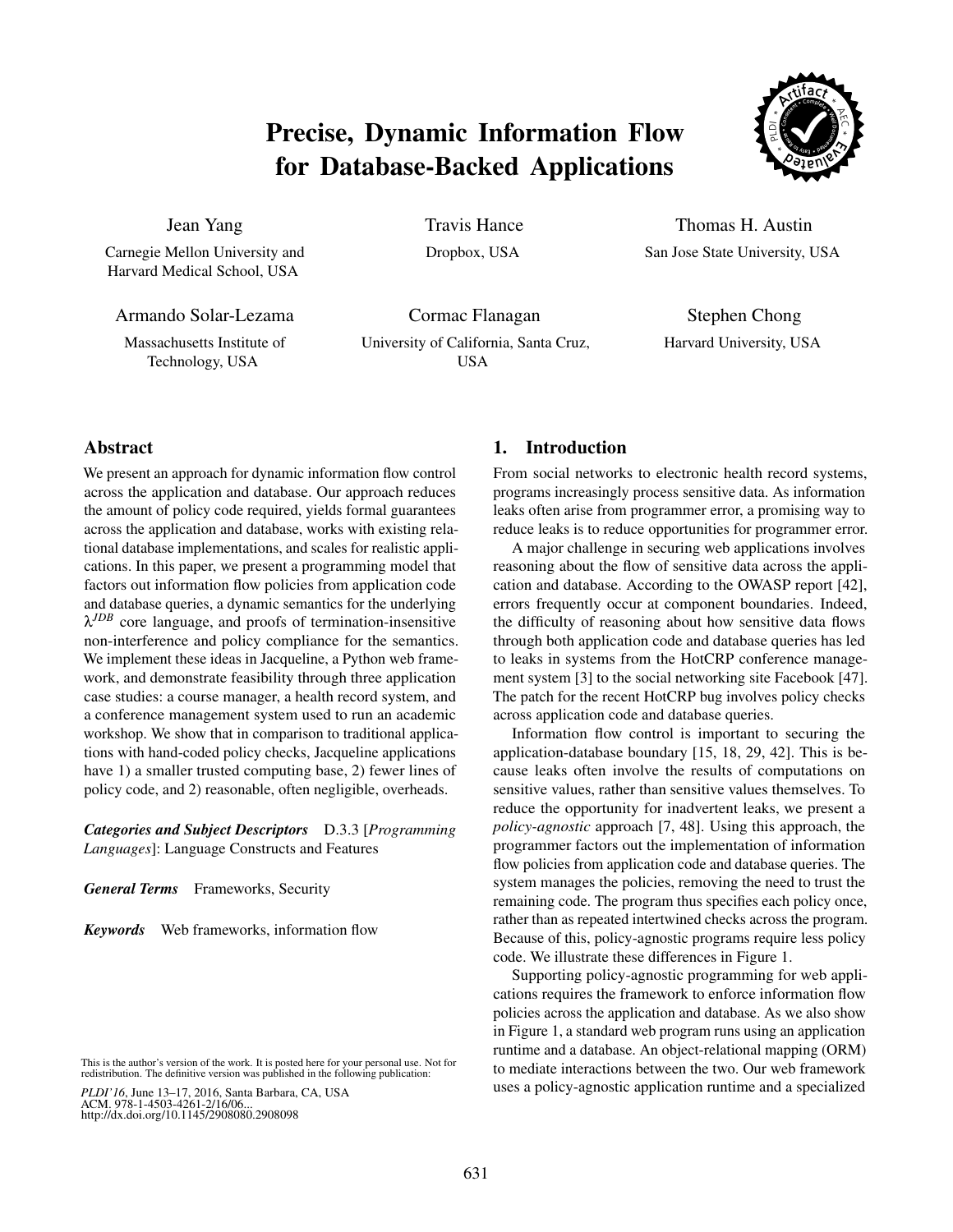

Figure 1. Application architecture in a standard web server compared to a policy-agnostic web server.

ORM that mediates interactions between policy-agnostic application code and policy-agnostic database queries.

There are three main parts to our solution: 1) supporting policy-agnostic database queries, 2) providing formal guarantees across the application and database, and 3) addressing issues of practical feasibility. We extend prior work on the Jeeves programming language [7, 48] that defines a policyagnostic semantics for a simple imperative language. As is common with language-based approaches, Jeeves's guarantees extend only within the Jeeves runtime. Interoperation with external databases is important as web applications rely on commodity databases for performance reasons. The challenge is, then, to support policy-agnostic programming for database queries in a way that leverages existing database implementations while providing strong guarantees.

We present *faceted databases* for supporting policyagnostic database queries. The Jeeves runtime performs different computations based on the permissions of the user viewing the output. Because the viewer may not be known in advance, the runtime uses *faceted execution* to simulate simultaneous executions. A *faceted value* is the runtime representation of a value that may differ across executions. Semantically, a faceted database stores faceted values and performs faceted query execution. We show how to use a *faceted object-relational mapping* (FORM) to embed faceted values using relational databases and, surprisingly, to support faceted query execution simply by manipulating meta-data. The FORM manages complex dependencies, allowing a policy to query the data it protects.

Next we show that interoperation with faceted databases yields strong guarantees. We extend Jeeves's core language with relational operators to create the  $\lambda^{JDB}$  core language. We present a dynamic faceted execution semantics for λ*JDB* and prove termination-insensitive non-interference and policy compliance. The formalization corresponds closely to an

implementation strategy using existing database implementations while yielding concise proofs.

Towards supporting realistic applications, we formulate an "Early Pruning" optimization. While simulating multiple executions is desirable for reasoning, exploring multiple executions can be expensive in practice. The Early Pruning optimization allows the program to use program assumptions to safely explore fewer executions. This optimization is particularly useful for web applications, where it is often possible to use the session user to predict the viewer. With Early Pruning, performance may even be better than with hand-coded checks, as the runtime may now check policies once rather than repeatedly throughout execution.

Finally, we demonstrate practically feasibility. We present Jacqueline, a web framework based on Python's Django [1] framework. We use Jacqueline to build several application case studies, including a conference management system that we have deployed to run an academic workshop. The case studies show that using Jacqueline, policies are localized and the size of the policy code is smaller. Consequently, security audits can focus on the localized policy specifications rather than having to review the entire code base. We also demonstrate that Jacqueline has reasonable, often negligible, overheads. For one case, the Jacqueline implementation performs better than an implementation with hand-coded policies.

In summary, we make the following contributions:

- Policy-agnostic web programming. We present an approach that allows programmers to factor out information flow policies from the rest of web programs and rely on a web framework to dynamically enforce the policies.
- Faceted databases. We present faceted databases to support policy-agnostic relational database queries. We present a faceted object-relational mapping (FORM) strategy for implementing faceted databases using existing relational database implementations.
- Faceted execution for database-backed applications. We show interoperation of faceted databases with faceted application runtimes by presenting a dynamic semantics for the  $\lambda^{JDB}$  core language and proving terminationinsensitive non-interference and policy compliance.
- Early Pruning optimization. We address performance issues by formalizing an optimization, proving that it preserves policy compliance, and demonstrating that it significantly decreases overheads.
- Demonstration of practical feasibility. We present the Jacqueline web framework and demonstrate expressiveness and performance through several application case studies. We compare against hand-implemented policies, showing that not only does Jacqueline reduce lines of policy code, but also that policy enforcement has reasonable, often negligible, overheads.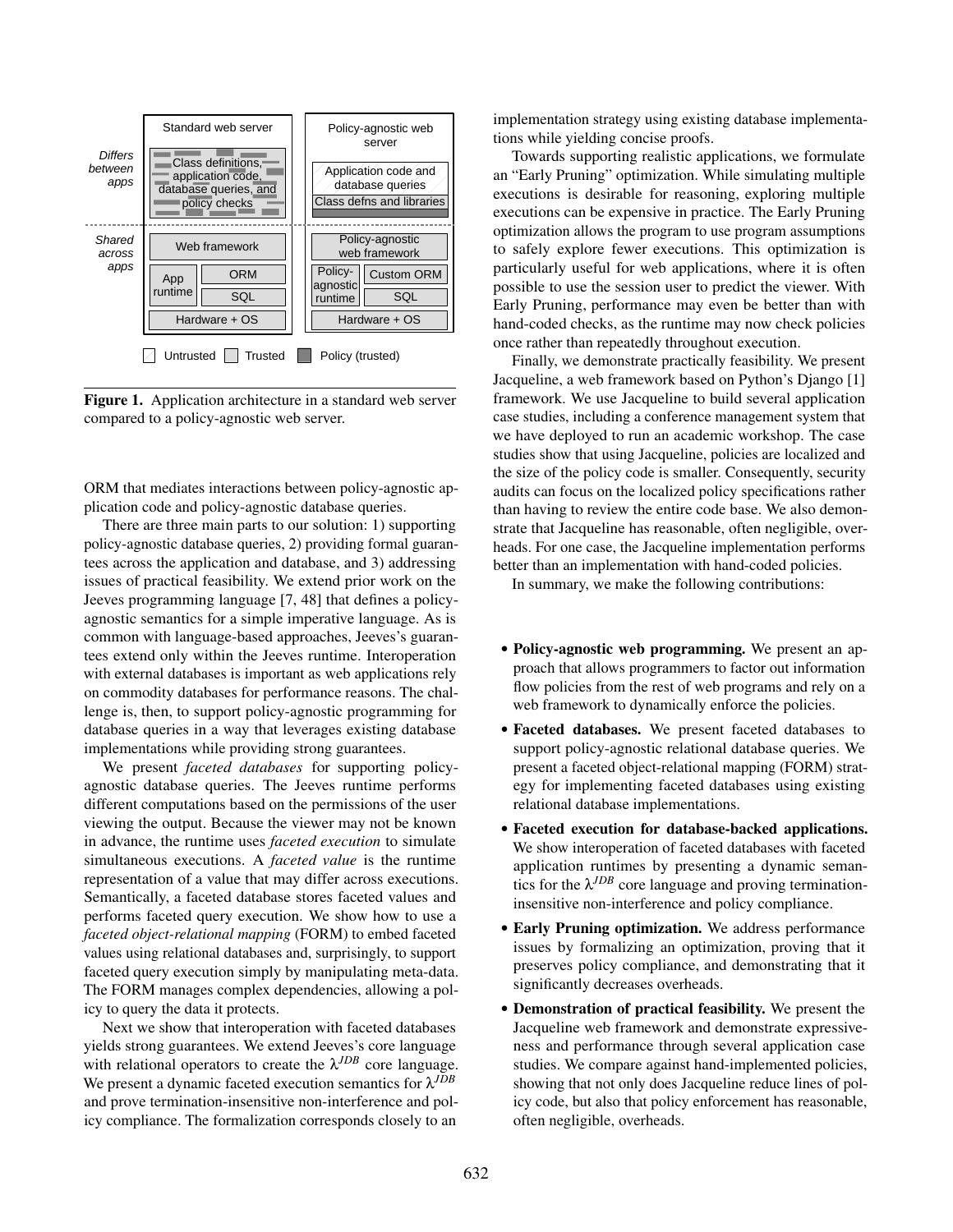Our approach decreases the opportunity for programmer error, provides strong formal guarantees, and is practically feasible.

# 2. Introductory Example

Using our policy-agnostic web framework, the programmer implements each information flow policy once, associated with the data schemas, as opposed to repeatedly across the code base. We designed Jacqueline so that programming with it is as similar as possible to programming with Django. In Jacqueline, the application runtime and object-relational mapping dynamically manipulate sensitive values and policies so the programmer may omit repeated checks.

Consider a social calendar application. Suppose Alice and Bob want to plan a surprise party for Carol, 7pm next Tuesday at Schloss Dagstuhl. They should be able to create an event such that information is visible only to guests. Carol should see that she has an event 7pm next Tuesday, but not that it is a party. Everyone else may see that there is a private event at Schloss Dagstuhl, but not event details.

We demonstrate how to implement this example using Jacqueline, our new web framework based on Django [1], a *model-view-controller* framework. In a standard MVC framework, the *model* describes the data, the *view* describes frontend page rendering, and the *controller* implements other functionality. An object-relational mapping (ORM) supports a uniform object representation. In Jacqueline, the model additionally specifies information flow policies. The faceted objectrelational mapping (FORM) additionally supports a uniform representation of sensitive values and policies. Jacqueline is policy-agnostic: other than the policies, a Jacqueline program looks like a policy-free Django program.

The division of labor between the programmer and the framework is as follows. The programmer associates information flow policies with fields in the data schema, codes within the subset of Python supported by our Jeeves library, and accesses the database only through the Jacqueline API. The framework tracks sensitive values and policies between the application and database to produce outputs that adhere to the policies. In our attack model, the user is untrusted and we assume the programmer is not malicious.

We intend for this example to explain the semantics of policy-agnostic web programming. We discuss issues of implementation and optimization issues in later sections.

## 2.1 Schemas and Policies in Jacqueline

In Jacqueline's policy-agnostic programming model, programmers are responsible for specifying information flow policies and the application runtime and object-relational mapping are responsible for tracking the flow of sensitive values to produce outputs adhering to those policies. Programmers specify each information flow policy once, associated with the *data schema* in the model. We show a sample schema for the Event and EventGuest data objects in Figure 2. A Jacqueline schema defines field names, field types,

```
1 class Event ( JModel ):
2 name = CharField (max_length=256)
3 location = CharField (max_length=512)
4 time = DateTimeField ()
5 description = CharField (max_length=1024)
6
   \# Public value for name field.
8 @staticmethod
   def jacqueline_get_public_name (event):
10 return "Private event"
11
12 # Public value for location field.
13 @staticmethod
14 def jacqueline_get_public_location (event):
15 return "Undisclosed location"
16
17 # Policies for name and location fields.
18 @staticmethod
19 @ label_for ('name', 'location')
20 @ jacqueline
21 def jacqueline_restrict_event (event, ctxt):
22 return (EventGuest.objects.get(
23 event=self, guest=ctxt) != None)
24
25 class Event Guest (JModel):
26 event = ForeignKey (Event)
27 guest = ForeignKey (UserProfile)
```


and optional policies. We define the Event class with fields name, location, time, and description. Up to line 5, this looks like a standard Django schema definition.

## 2.1.1 Secret Values and Public Values

A sensitive value in Jacqueline encapsulates a secret (highconfidentiality) view available only to viewers with sufficient permissions and a public (low-confidentiality) view available to other viewers. Jacqueline allows sensitive values to behave as either the secret value or public value, depending on viewing context (*i.e.* the user viewing a page).

The actual field value is the secret view and the programmer must additionally define a method computing the public view. On line 9 we define the jacqueline\_get\_public\_name method computing the public view of the name field. If the permissions prohibit a viewer from seeing the sensitive name field, then the name field will behave as "Private event" throughout all computations, including database queries. This function takes the current row object (event) as an argument, allowing public values to be computed using row fields. The Jacqueline ORM uses naming conventions (*i.e.* the jacqueline\_get\_public prefix) to find the appropriate methods to compute public views.

## 2.1.2 Specifying Policies

In Jacqueline, programmer-specified information flow policies guard the flow of sensitive values. On line 21 we implement the policy for the fields name and location, as indicated by the label\_for decorator. The policy is a method that takes two arguments, the current row object (event) and the viewer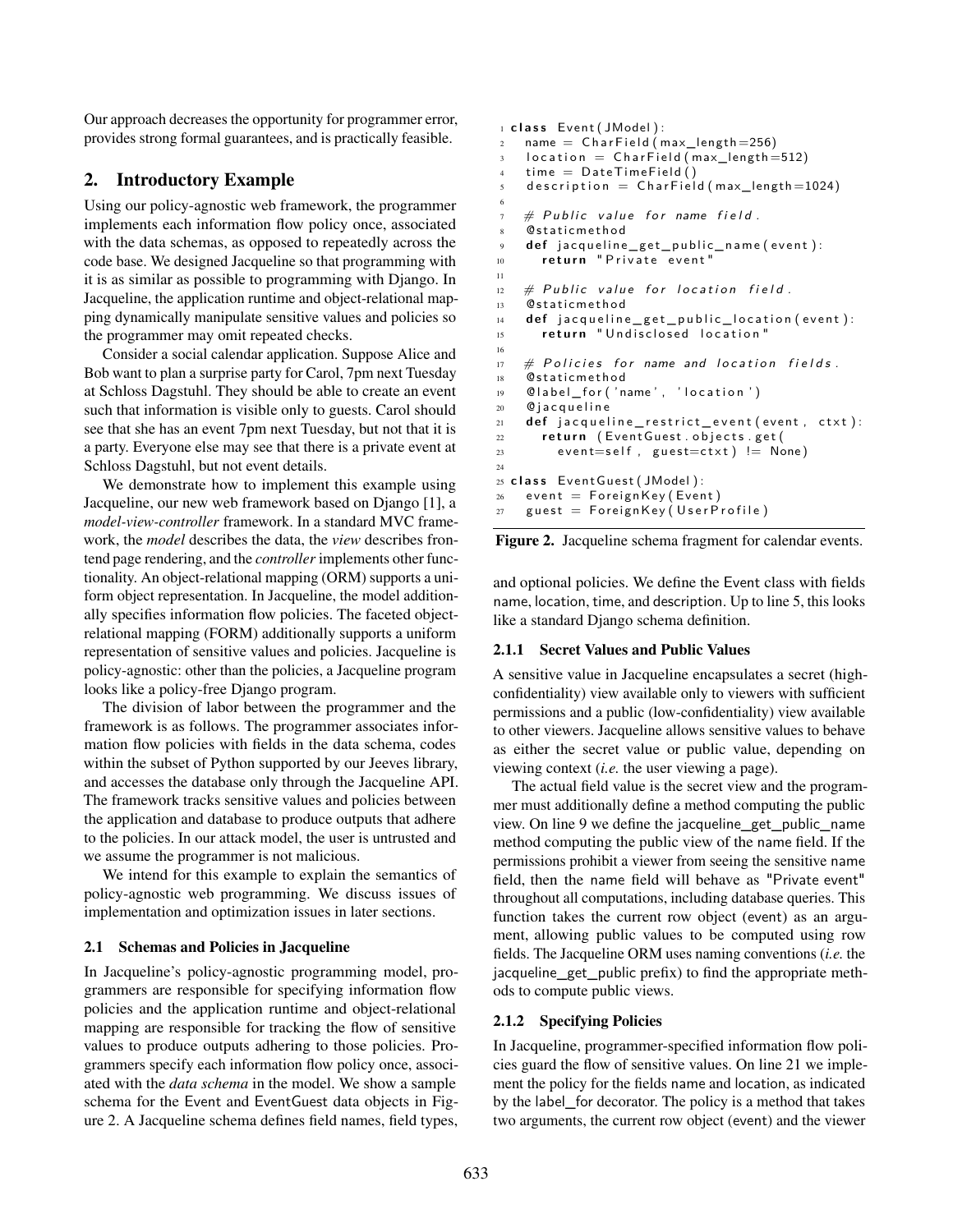(ctxt) corresponding to the user looking at a page. Our policy queries the EventGuest table (line 25) to determine whether the viewer is associated with the event.

Without Jacqueline, the programmer would need to implement an equivalent function and call it whenever the location value is used. Using Jacqueline, the program no longer needs to explicitly perform these policy checks because Jacqueline's ORM and application runtime ensure that the policy is enforced. Jacqueline handles mutable state by enforcing this policy with respect to the value of event at the time a value is created and the state of the system at the time of output.

### 2.2 Faceted Execution

Jacqueline uses an enhanced application runtime that keeps track of the secret and public views of sensitive values and results of computations on sensitive values. Once the programmer associates policies with sensitive data fields, the rest of the program may be *policy-agnostic*. We call create in Jacqueline the same way as in Django:

```
cardParty = Event. objects. create (name = "Carol's surprise party", location = "Schloss Dagstuhl", \ldots)
```
To manage the policies, the Jacqueline FORM creates faceted values for the sensitive fields. For the name fields, the framework creates the faceted value  $\langle k \rangle$  "Carol's surprise party" : "Private event"�, where k is a fresh Boolean *label* guarding the secret actual field value and the public facet computed from the get\_public\_name method. The runtime eventually assigns label values based on policies and the viewer. We describe in Section 3 how the FORM stores faceted values in a relational database.

The runtime evaluates faceted values by evaluating each of the facets. Evaluating "Alice's events: "  $+$  str(alice.events) yields the resulting faceted value guarded by the same label:

```
\langle k \rangle " Alice 's events: Carol 's surprise party"
    : "Alice's events: Private event")
```
Guests of the event will see "Carol's surprise party" as part of the list of Alice's events, while others will see only "Private event". Faceted execution propagates labels through all derived values, conditionals, and variable assignments to prevent indirect and implicit flows.

Jacqueline performs faceted execution for database queries, preventing indirect flows through queries like the following:

```
Event. objects. filter (
  location="Schloss Dagstuhl")
```
If carolParty is the only event in the database, faceted execution of the **filter** query yields a faceted list  $\langle m \rangle$  [carolParty] :  $\vert \vert$ ). Viewers who should not be able to see the location field will not be able to see values derived from the sensitive field.

Jacqueline also prevents implicit leaks through writes to the database. For instance, consider this code that replaces the description field of Event rows with "Dagstuhl event!" when the location field is "Schloss Dagstuhl":

```
for loc in Event . objects . all ():
  if loc. location = "Schloss Dagstuhl":
    loc. description = "Dagstuhl event!"save (loc)
```
For carolParty the condition evaluates to  $\langle k \rangle$ ? True : False $\rangle$ . The runtime records the influence of k when evaluating the conditional so that the call to save writes  $\langle k \rangle$  carolPartyNew : carolParty), where carolPartyNew is the updated value.

## 2.3 Computing Concrete Views

Computation sinks such as **print** take an additional argument corresponding to the viewer and resolves policies according to the viewer and policies. For instance, **print** carolParty.name displays "Carol's surprise party" to some viewers and "Private event" to others. The programmer does not need to designate the viewer: it can be an implicit parameter set from authorization information.

The policies and viewer define a system of constraints for determining label values. Printing carolParty.name to alice corresponding to the following constraint:

k ⇒ (Event Guest. objects. get (  $event = self$ , guest=ctxt) != None)

To account for dependencies on mutable state, the runtime evaluates this constraint in terms of the guest list at the time of output. Labels are the only free variables in the fully evaluated constraints. There is always a consistent assignment to the labels: assigning all labels to False is always valid.

The constraint semantics allows Jacqueline to handle mutual dependencies between policies and sensitive values. Suppose that the guest list policy depended on the list itself:

```
Clabel_for('guest')
def jacqueline_restrict_guest (eventguest, ctxt):
  return (EventGuest.objects.get(
    event = event = set.e, guest = c.txt != None)
```
The policy requires that there must be an entry in the EventGuest table where the guest field is the viewer ctxt, so the policy for the guest field depends on the value of the field itself. There are two valid outcomes for a viewer who has access: either the system shows empty fields or the system shows the actual fields. Jacqueline always attempts to show values unless policies require otherwise. Note that unless there are mutual dependencies, Jacqueline may determine label values by evaluating policies directly.

Such circular dependencies are increasingly common in real-world applications. Consider, for instance, the following policies: a viewer must be within some radius of a secret location to see the location; a viewer must be a member of a secret list to see the list. Unfortunately, it is common practice to execute such policies in a trusted "omniscient" context that risks leaking information.

# 3. The Faceted Object-Relational Mapping

Our faceted object-relational mapping (FORM) 1) uses metadata to represent faceted values and 2) manages queries by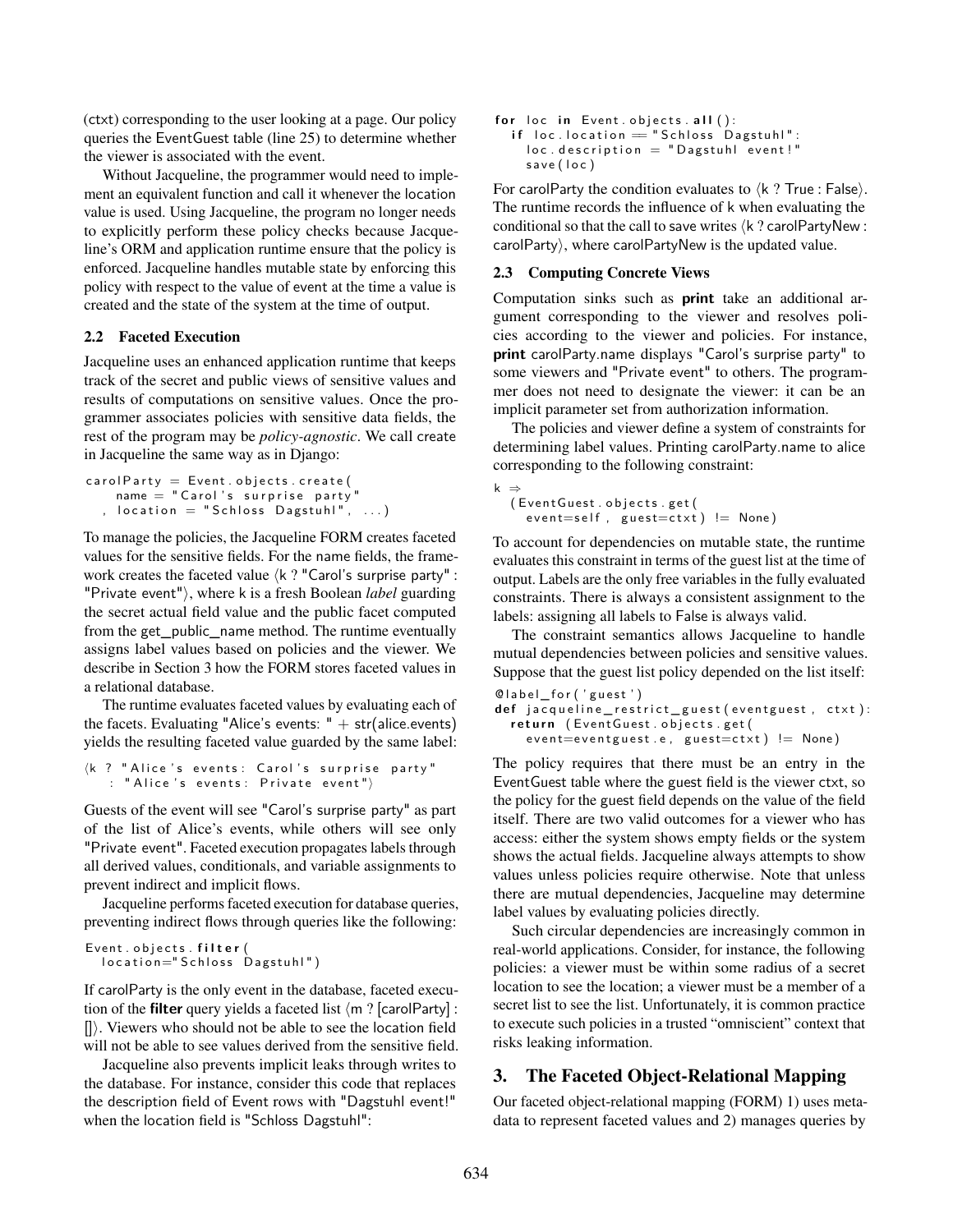manipulating meta-data and marshalling to and from the database representation. Surprisingly, our solution allows us to use existing relational database implementations for creating, updating, selecting, joining, and sorting records. In this section, we introduce the faceted object-relational mapping (FORM) using SQL syntax and present the Early Pruning optimization.

#### 3.1 Executing Relational Queries with Facets

A *faceted row* is a faceted value containing leaves that are non-faceted relational records. Any record containing faceted values may be rewritten to be of this form. We map each faceted row to multiple database rows by augmenting records with meta-data columns corresponding to 1) a unique identifier jid and 2) an identifier jvars describing which facet the row corresponds to, for instance "k1=True,k2=True".

The FORM is responsible for marshalling between the database and runtime representations of faceted values. The FORM stores the faceted value  $\langle k \rangle$  "Carol's surprise party" : "Private event" $\rangle$  as two rows in the Event table with the same jid of 1. The secret facet has a jvars value of " $k=$ True" and the public facet has a jvars value of "k=False". For nested facets, we store more labels in the jvars column, for instance " $k1$ =True, $k2$ =True". In Table 1 we show how this faceted value would look in an augmented table.

#### 3.1.1 Queries That Track Sensitive Values

A key advantage of our representation is that the FORM can issue standard relational queries not only for selections and projections, but also joins and sorts. Storing each facet in a different row allows the FORM to rely on the correct marshalling of query results for preventing indirect flows through queries. Note that the FORM would not be able to issue relational queries in such a straightforward way, for instance, if it stored each faceted value in the same row, or if it stored different facets in different databases.

Consider the query **SELECT** ∗ **from** Event **WHERE** location = "Schloss Dagstuhl" on the rows from Table 1. Issuing the query directly on the augmented database will return the one matching row with  $\text{jid}=1$  and  $\text{jvars}=\text{K}=\text{True}$ ". Reconstructing the facet structure yields a faceted value guarded by label k with a collection containing the record in the secret facet and an empty collection in the other facet. Relying on unmarshalling is sufficient for faceted execution.

Surprisingly, rows from joins that occur based on sensitive values will also be appropriately guarded by the appropriate path conditions. The only additional considerations the FORM needs to make for joins are to 1) take into account the jvars fields from both tables and 2) ensure that foreign keys (references into another table) use jid rather than the primary key. In Table 2, we show an example where the **WHERE** clause filters on the results of a **JOIN**. In the **ON** clause, we use the jid rather than id. In the **SELECT** clause, we include the User.jvars as well as the EventGuest.jvars field.

A particularly nice consequence of storing each facet in different rows is that the FORM can take advantage of SQL's **ORDER BY** functionality for sorting. Suppose we had faceted records, each with a single field f, with values �a ? "Charlie" : "∗∗∗"�,�b ? "Bob" : "∗∗∗"�, and �c ? "Alice" : "∗∗∗"�. The FORM can use the standard sorting procedure without leaking information because the secret values are stored in different rows from the public values. Correct unmarshalling will enforce the policies so that, for instance, an output context with the permitted labels  $\{a, \neg b, c\}$  would see ["\*\*\*", "Alice", "Charlie"].

A limitation is that the FORM cannot use existing relational implementations for aggregation, for instance counting or summing. Using aggregate queries directly could leak information because without looking at the path conditions, these aggregates would combine values across facets. This does not suggest a fundamental limitation. Applications often prematerialize aggregates, making it reasonable to use the faceted runtime to precompute aggregates. Otherwise, supporting faceted aggregation at scale is a matter of optimizing the procedures, perhaps as database user-defined functions.

#### 3.1.2 Creating and Updating Data and Policies

The FORM creates tables and rows with the appropriate metadata to keep track of facets. The FORM prevents implicit leaks through updates by updating meta-data appropriately and potentially deleting rows. Invoking save in branches that depend on faceted values creates facets that incorporate the path conditions. To add policies, the programmer needs to manipulate only the meta-data columns (jvars and jid). Adding policies to legacy data involves adding meta-data columns. Updating policies using existing labels simply involves updating policy code.

#### 3.2 Early Pruning Optimization

An important correctness-preserving optimization is to prune facets once the runtime knows the viewer. This involves being able to determine 1) the viewing context and 2) that policyrelevant state relevant will not change before output. Two properties of web programs make this analysis simple. First, the session user is often the viewing context. Second, computation sinks are easy to identify in model-view-controller frameworks: most functions either read from the database or write to the database, but not both. This makes it advantageous for the framework to speculate on the viewer for "get" requests. We formalize Early Pruning in Section 4.4.

#### 3.3 Data Representation Considerations

It is also important to discuss whether storing faceted values in the database may be prohibitively expensive. There are many ways to avoid storing too much data in practice. Work on multi-level databases [21, 30] suggests it is both useful and practically feasible to store multiple versions of data corresponding to different access levels. The question becomes, then, how to avoid storing too much data due to too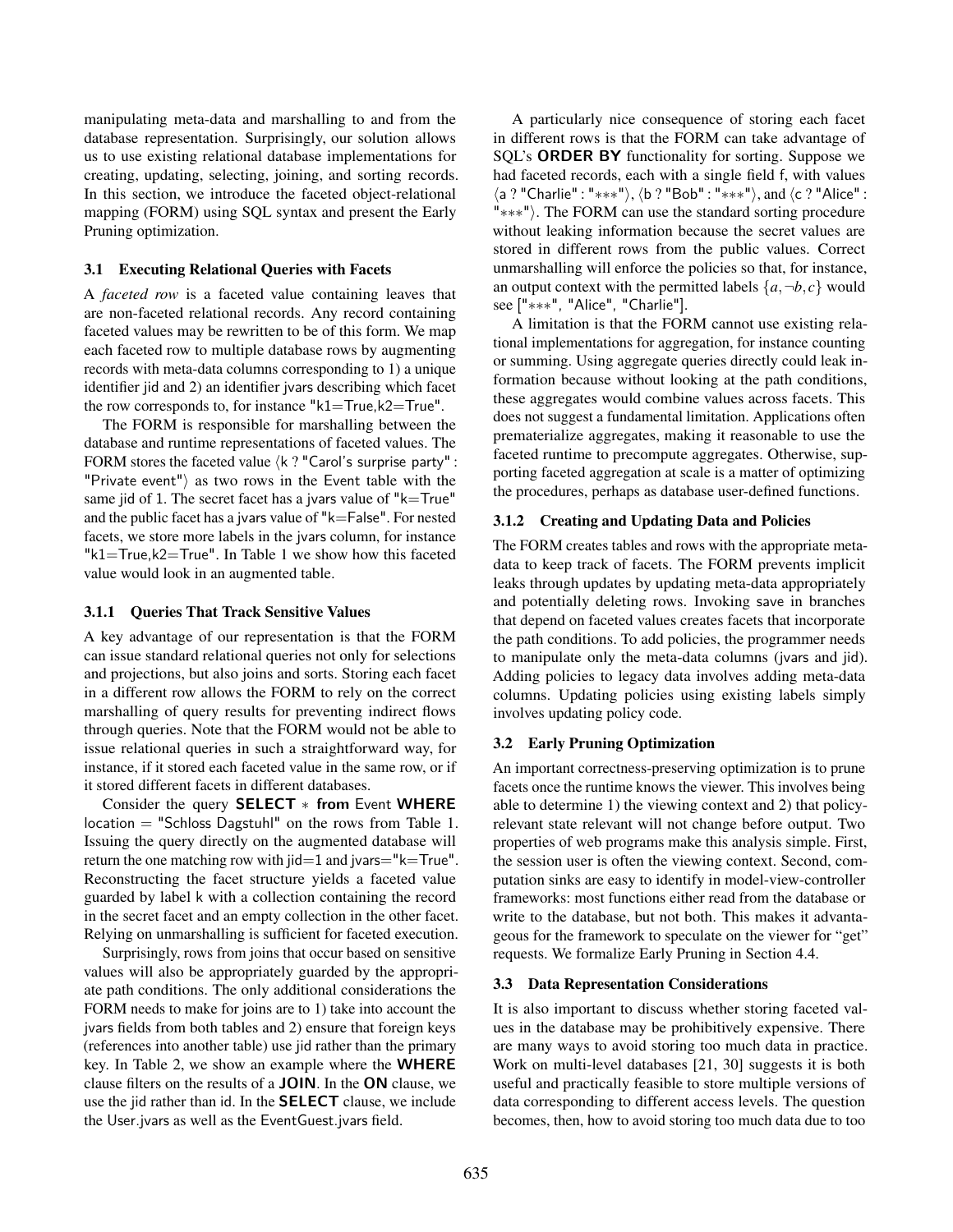|  | id name         | location                            | jid jvars          |
|--|-----------------|-------------------------------------|--------------------|
|  |                 | "Carol's  party" "Schloss Dagstuhl" | $"$ x $=$ True $"$ |
|  | "Private event" | "Undisclosed location"              | 1 "x=False"        |

|  | Table 1. Example table. |  |
|--|-------------------------|--|
|--|-------------------------|--|

| Django Query                                                                                                                                                                      | <b>Jacqueline Ouery</b>                                                                                                                                                                                                                      |  |  |
|-----------------------------------------------------------------------------------------------------------------------------------------------------------------------------------|----------------------------------------------------------------------------------------------------------------------------------------------------------------------------------------------------------------------------------------------|--|--|
|                                                                                                                                                                                   | EventGuest.objects.filter(guest_name="Alice")                                                                                                                                                                                                |  |  |
| <b>SELECT</b> Event Guest event, Event Guest guest<br><b>FROM</b> EventGuest<br>JOIN UserProfile<br>ON EventGuest.guest_id = $UserProfile$ .id<br>WHERE UserProfile.name='Alice': | <b>SELECT</b> EventGuest.event, EventGuest.guest,<br>EventGuest.jid, EventGuest.jvars,<br>UserProfile.jvars<br><b>FROM</b> EventGuest<br>JOIN UserProfile<br>ON EventGuest guest $id = UserProfile$ . jid<br>WHERE UserProfile.name='Alice': |  |  |

Table 2. Translated ORM queries in Django vs. Jacqueline.

many possible path conditions. An important optimization involves combining values that are the same to a single view. In Section 4, we define an optimization to allow sharing rows that different facets have in common.

## 4. Formal Semantics and Policy Compliance

We model the faceted object relational mapping with the idealized core language called  $\lambda^{JDB}$ . We prove that  $\lambda^{JDB}$ satisfies termination-insensitive non-interference and policy compliance across the application and database.

## 4.1 Syntax and Formal Semantics

The language  $\lambda^{JDB}$  extends the language  $\lambda^{jeeves}$  [7] with support for databases, which we model as relational tables. Figure 3 summarizes the  $\lambda^{JDB}$  syntax, with the constructs from λ*jeeves* marked in gray. The λ*jeeves* language, in turn, extends the standard imperative  $\lambda$ -calculus with constructs for declaring new labels (label *k* in *e*), for imperatively attaching policies to labels (restrict $(k, e)$ ), and for creating faceted values ( $\langle k \rangle e_H : e_L \rangle$ ). This last expression behaves like  $e_H$ from the perspective of any principal authorized to see data with label *k* and  $e<sub>L</sub>$  for all other principals. Note that  $\lambda^{JDB}$ does not include imperative updates to tables, but we can model updates by introducing a layer of indirection where we access tables via references and updating a table corresponds to replacing the contents of the appropriate reference.

The language  $\lambda^{JDB}$  extends  $\lambda^{jeeves}$  with support for databases, where each table is a (possibly empty) sequence of rows and each row is a sequence of strings. We require that all rows in a table have the same size. To manipulate tables,  $\lambda^{JDB}$  includes the usual operators of the relational calculus: *selection* ( $\sigma_{i=j}$  *e*), which selects the rows in a table where fields *i* and *j* are identical, *projection* ( $\pi$ <sub>*i*</sub> *e*), which returns a new table containing columns  $\overline{i}$  from the table *e*, *cross-product* ( $e_1 \bowtie e_2$ ), which returns all possible combinations of rows from  $e_1$  and  $e_2$ , and *union*  $(e_1 \cup e_2)$ , which appends two tables. The construct row  $\bar{e}$  creates a

| $e ::=$         |                                       | Term                            |
|-----------------|---------------------------------------|---------------------------------|
|                 | $\mathcal{X}$                         | variable                        |
|                 | $\mathcal{C}_{0}^{(1)}$               | constant                        |
|                 | $\lambda x.e$                         | abstraction                     |
|                 | $e_1e_2$                              | application                     |
|                 | ref e                                 | reference allocation            |
|                 | !e                                    | dereference                     |
|                 | $e_1:=e_2$                            | assignment                      |
|                 | $\langle k \; ? \; e_H : e_L \rangle$ | faceted expression              |
|                 | label $k$ in $e$                      | label declaration               |
|                 | restrict $(k, e)$                     | policy specification            |
|                 | row $\overline{e}$                    | create a table                  |
|                 | $\sigma_{i=j}$ e                      | select rows where $i = j$       |
|                 | $\pi_{\overline{i}} e$                | project columns                 |
|                 | $e_1 \boxtimes e_2$                   | join or cross-product of tables |
|                 | $e_1 \cup e_2$                        | union of tables                 |
|                 | fold $e_f$ $e_p$ $e_t$                | table fold                      |
| $S ::=$         |                                       |                                 |
|                 |                                       | <i><u><b>Statement</b></u></i>  |
|                 | let $x = e$ in S                      | let statement                   |
|                 | print $\{e_v\}$ $e_r$                 | print statement                 |
| $c ::=$         |                                       | Constant                        |
|                 |                                       | file handle                     |
|                 | b                                     | boolean                         |
|                 | $\dot{\iota}$                         | integer                         |
|                 | S                                     | string                          |
|                 |                                       | Variable                        |
| x, y, z<br>k, l |                                       | Label                           |

Figure 3. λ*JDB* syntax.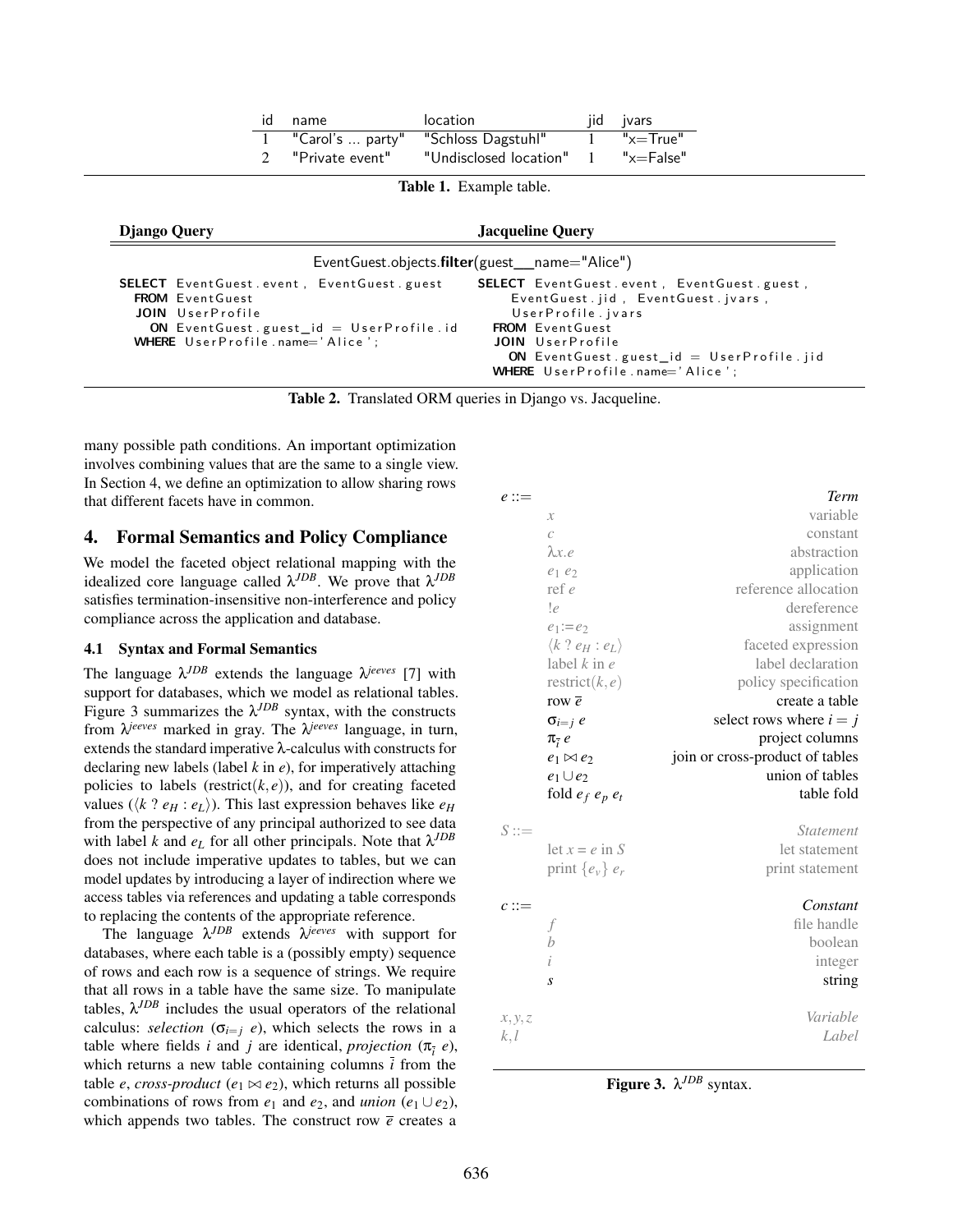new single-row table. The fold operation fold  $e_f$   $e_p$   $e_t$  supports iterating, or folding, over tables. Fold has the "type"  $\forall \overline{A}, B. (B \rightarrow \overline{A} \rightarrow B) \rightarrow B \rightarrow$  table  $\overline{A} \rightarrow B$ .

#### 4.2 Formal Semantics

We formalize the big-step semantics as the relation  $\Sigma, e \Downarrow_{nc}$  $\Sigma'$ , *V*, denoting that expression *e* and store  $\Sigma$  evaluate to *V*, producing a new store  $\Sigma'$ . The program counter *pc* is a set of *branches*. Each branch is either a label *k* or a negated label  $\neg k$ . Association with *k* means the computation is visible only to principals authorized to see  $k$  and association with  $\neg k$ visibility only to principals *not* authorized to see *k*.

We chose our representation of faceted databases to be faithful to realistic implementation strategies. We could represent faceted tables as  $\langle k \rangle$ ? table  $T_1$  : table  $T_2$ , but this approach would incur significant space overhead, as it requires storing two copies of possibly large database tables, possibly with only small differences between the two tables. Instead, we use the more efficient approach of *faceted rows*, where each row  $(B,\bar{s})$  in the database includes a set of branches *B* describing who can see that row. For example, the expression  $\langle k \rangle$  row "Alice" "Smith" : row "Bob" "Jones" $\rangle$  evaluates to the following table  $\frac{1}{1}$ :

> ({*k*},("Alice", "Smith")) ({¬*k*},("Bob", "Jones"))

Note that we do not model the facet identifier row jid, as it is not necessary for the formal semantics or proof.

To accommodate both faceted values and faceted tables, we define the partial operation  $\langle \langle \cdot, \cdot, \cdot \rangle \rangle$  to create either a new faceted value or a table with internal branches on rows:<br> $\langle \langle \cdot, ? \cdot \cdot \cdot \rangle \rangle$ <br> $Label \times Val \times Val \rightarrow Val$  $\therefore$  *Label*  $\times$  *Val*  $\times$  *Val*  $\to$  *Val*  $\stackrel{\text{def}}{=}$   $\langle k \, ? \, F_U \cdot F_V \rangle$  $\langle \langle k ? F_H : F_L \rangle \rangle$  $\langle k \, ? \, F_H : F_L \rangle$  $\langle k \rangle$  ? table  $T_H$  : table  $T_L$   $\rangle \rangle$   $\stackrel{\text{def}}{=}$  table *T* where  $T = \{(B,\overline{s}) \mid (B,\overline{s}) \in T_H \cap T_L\} \cup$  ${(B \cup \{k\}, \overline{s}) \mid (B, \overline{s}) \in T_H \setminus T_L, \neg k \notin B}$ ∪  $\{(B \cup {\neg k}, \overline{s})|(B, \overline{s}) \in T_L \setminus T_H, k \notin B\}$ 

Wrapping a facet with label *k* around non-table values *FH* and *FL* simply creates a faceted value containing *k*, *FH*, and  $F_L$ . Wrapping a facet with label *k* around tables  $T_H$  and  $T_L$ creates a new table *T* containing the rows from  $T_H$  and  $T_L$ , annotated with  $k$  and  $\neg k$  respectively, with an optimization to share the rows that  $T_H$  and  $T_L$  have in common. We extend this operator to sets of branches:

| $\langle\langle \cdot, 2 \cdot : \cdot \rangle\rangle$       |                                | <i>Branches</i> $\times$ <i>Val</i> $\times$ <i>Val</i> $\rightarrow$ <i>Val</i>                                                                                             |
|--------------------------------------------------------------|--------------------------------|------------------------------------------------------------------------------------------------------------------------------------------------------------------------------|
| $\langle\langle \mathbb{0} \, ? \, V_H : V_L \rangle\rangle$ | $\stackrel{\text{def}}{=} V_H$ |                                                                                                                                                                              |
| $\langle \langle \{k\} \cup B ? V_H : V_L \rangle \rangle$   |                                | $\stackrel{\text{def}}{=} \langle \langle k \; ? \; \langle \langle B \; ? \; V_H : V_L \rangle \rangle : V_L \rangle \rangle$                                               |
|                                                              |                                | $\langle \langle \{-k\} \cup B ? V_H : V_L \rangle \rangle \stackrel{\text{def}}{=} \langle \langle k ? V_L : \langle \langle B ? V_H : V_L \rangle \rangle \rangle \rangle$ |
|                                                              |                                | We show the faceted evaluation rules in Figures 4 and 5.                                                                                                                     |

The key rule is [F-SPLIT], describing how evaluation of a faceted expression  $\langle k \rangle e_1 : e_2 \rangle$  involves evaluating the subexpressions in sequence. Evaluation adds *k* to the program counter to evaluate  $e_1$  and  $\neg k$  to evaluate  $e_2$  and then joins the results in the operation  $\langle k \, ? \, V_1 : V_2 \rangle$ . The rules [F-LEFT] and [F-RIGHT] show that only one expression is evaluated if the program counter already contains either  $k$  or  $\neg k$ .

Our rules use contexts to describe faceted execution. The rule [F-CTXT] for  $E[e]$  enables evaluation of a subexpression inside an evaluation context. We use *S* to range over strict operator contexts, operations that require a non-faceted value. If an expression in a strict context yields a faceted value  $\langle k \tImes Y_H : V_L \rangle$ , then the rule [F-STRICT] applies the strict operator to each of  $V_H$  and  $V_L$ . For example, the evaluation of  $\langle k \, ? \, f : g \rangle (4)$  reduces to the evaluation of  $\langle k \, ? \, f(4) :$  $g(4)$ , where *S* in this case is • (4). The rules [F-SELECT], [F-SELECT], [F-PROJ], [F-JOIN], and [F-UNION] formalize the relational calculus operators on tables of faceted rows.

The rules for folding are more interesting. If a row  $(B,\bar{s})$ is inconsistent with (*i.e.*, not visible to) the current program counter label *pc*, then rule [F-FOLD-INCONSISTENT] ignores that row. If the row is consistent, then rule [F-FOLD-CONSISTENT] applies the fold operator  $V_f$  to the row contents  $\bar{s}$  and the accumulator *V'*, producing a new accumulator *V''*. The result of that fold step is  $\langle \langle B \, ? \, V'' \, : V' \rangle \rangle$ , a faceted expression that appears like  $V^{\prime\prime}$  to principals that can see the *B*-labeled row and like  $V'$  to other principals.

The faceted execution semantics describe the propagation of labels and facets for the purpose of complying with policies at computation sinks.  $\lambda^{JDB}$  expressions do not perform I/O, while  $\bar{\lambda}^{JDB}$  statements include the effectful construct print  $\{e_v\}$  *e<sub>r</sub>* that prints expression *e<sub>r</sub>* under the policies and viewing context  $e_v$ . We provide the  $\lambda^{jeeves}$  rules for declaring labels, attaching policies, and assigning labels for printing in Appendix A. The @label\_for and jacqueline\_restrict constructs correspond to thhe [F-LABEL] and [F-RESTRICT] rules.

#### 4.3 Application-Database Policy Compliance

λ*jeeves* [7] has the properties that 1) a single faceted execution is equivalent to multiple different executions without faceted values and 2) the system cannot leak sensitive information through the output or the choice of output channel. We prove that the properties extend to  $\lambda^{JDB}$ .

The proof involves extending the *projection* property of λ*jeeves*: a single execution with faceted values *projects* to multiple different executions without faceted values. To prove this property, we first define what it means to be a *view* and to be *visible*. A *view L* is a set of principals. *B* is visible to view *L* (written *B* ∼ *L*) if  $\forall k \in B. k \in L$  and  $\forall \neg k \in B. k \notin L$ .

<sup>&</sup>lt;sup>1</sup> Note that this value representation does not support mixed expressions such as  $\langle k \rangle$  ? 3 : row "Alice" $\rangle$ , which mix integers and tables in the same faceted values. Programs that try to unnaturally mix values will get stuck.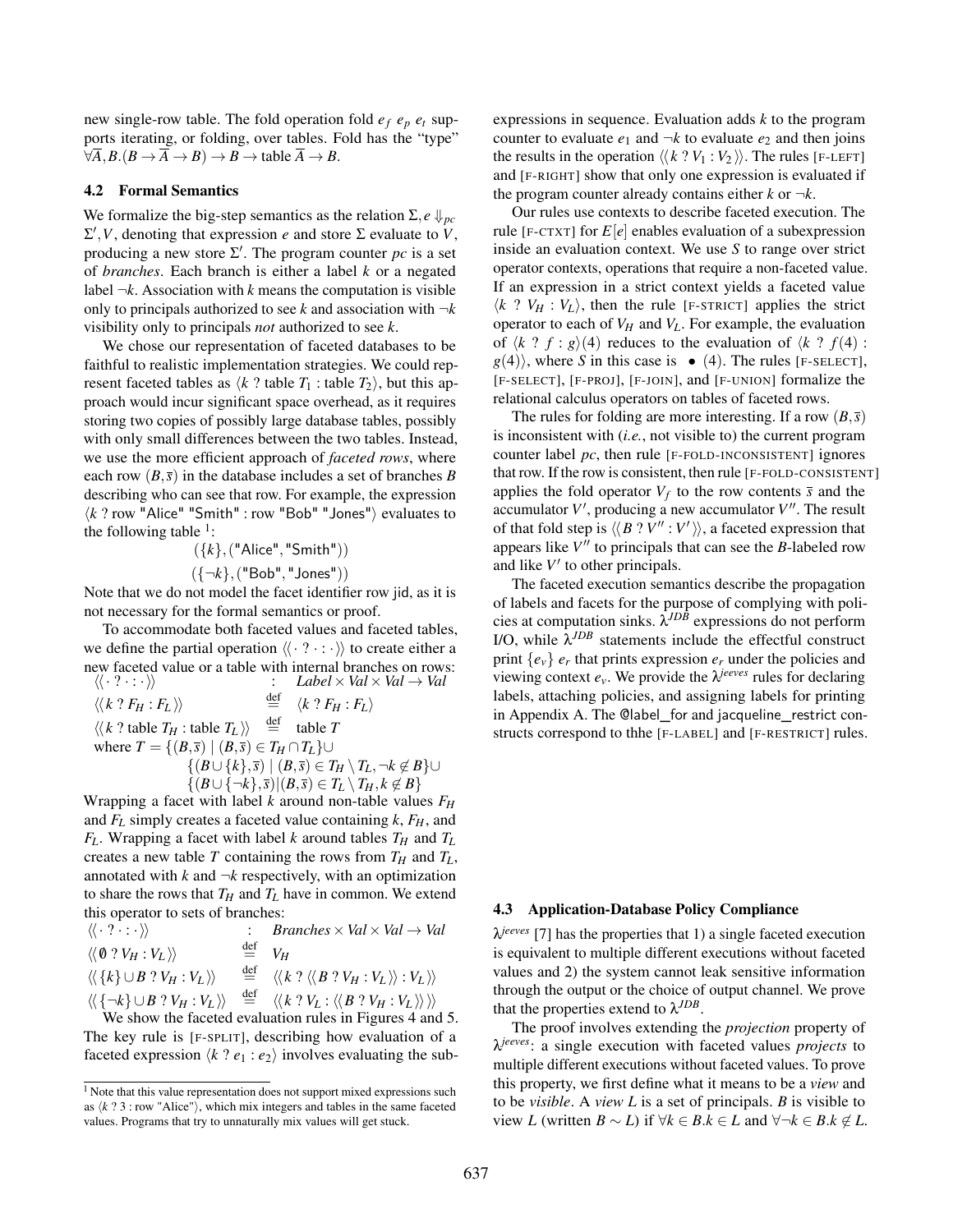| RuntimeException Syntax                                                                                                                                                                                                                                                                                                                                                                                                                                    | Evaluation Contents                                   |                                            |                                  |                                  |                                  |
|------------------------------------------------------------------------------------------------------------------------------------------------------------------------------------------------------------------------------------------------------------------------------------------------------------------------------------------------------------------------------------------------------------------------------------------------------------|-------------------------------------------------------|--------------------------------------------|----------------------------------|----------------------------------|----------------------------------|
| $e \in Expr$                                                                                                                                                                                                                                                                                                                                                                                                                                               | $\therefore$ $a \mid ab \in T$                        | $\therefore$ $\langle k \rangle e \rangle$ | $\langle k \rangle e \rangle$    |                                  |                                  |
| $\Sigma e \in Sfore$                                                                                                                                                                                                                                                                                                                                                                                                                                       | $\therefore$ $a \in Addrs$                            | $\therefore$ $a \in [a \mid (\lambda x.e)$ | $\forall x \in [V \cup \bullet]$ | $\forall x \in [V \cup \bullet]$ | $\forall x \in [V \cup \bullet]$ |
| $\Gamma \in Table$                                                                                                                                                                                                                                                                                                                                                                                                                                         | $\Gamma = R \mid \langle k \rangle P_1 : F_2 \rangle$ | $\forall x \in [V \cup \bullet]$           | $\forall x \in [V \cup \bullet]$ | $\forall x \in [V \cup \bullet]$ |                                  |
| $\Gamma \in Table$                                                                                                                                                                                                                                                                                                                                                                                                                                         | $\Gamma = [AB \cap Ex \times String^n]^*$             | $\forall x \in [S \cup \bullet]$           | $\forall x \in [S \cup \bullet]$ | $\forall x \in [V \cup \bullet]$ |                                  |
| $\Gamma \in Table$                                                                                                                                                                                                                                                                                                                                                                                                                                         | $\Gamma = [AB \cap C]$                                | $\forall x \in [S \cup \bullet]$           | $\forall x \in [S \cup \bullet]$ | $\forall x \in [S \cup \bullet]$ | $\forall x \in [V \cup \bullet]$ |
| $\Gamma = R \mid \text{table } T \cup \text{table } T \cup \text{table } T \cup \text{rule } T \cup \text{rule } T \cup \text{rule } T \cup \text{rule } T \cup \text{rule } T \cup \text{rule } T \cup \text{rule } T \cup \text{rule } T \cup \text{rule } T \cup \text{rule } T \cup \text{rule } T \cup \text{rule } T \cup \text{rule } T \cup \text{rule } T \cup \text{rule } T \cup \text{rule } T \cup \text{rule } T \cup \text{rule } T \cup \$ |                                                       |                                            |                                  |                                  |                                  |

**Figure 4.** Faceted evaluation of  $\lambda^{JDB}$  without relational operators.

We extend views to values:

 $L: Val(with facets) \rightarrow Val(without facets)$ 

$$
L(R) = R
$$
  
\n
$$
L(\langle k ? F_1 : F_2 \rangle) = \begin{cases} L(F_1) & k \in L \\ L(F_2) & k \notin L \end{cases}
$$
  
\n
$$
L(\text{table } T) = \{ (\emptyset, \overline{s}) \mid (B, \overline{s}) \in T, B \text{ visible to } L \}
$$

We extend views to expressions:

$$
L(\langle k \, ? \, e_1 : e_2 \rangle) = \begin{cases} L(e_1) & k \in L \\ L(e_2) & k \notin L \end{cases}
$$

For all other expression types we recursively apply the view to subexpressions.

We then prove the Projection Theorem. The full proof is in Appendix E. Proofs of the key lemmas are in Appendices B and C.

**Theorem 1** (Projection). *Suppose*  $\Sigma$ ,  $e \Downarrow_{pc} \Sigma'$ , *V*. *Then for any view L for which pc is visible,*  $L(\Sigma), L(e) \Downarrow_{\emptyset} L(\Sigma'), L(V)$ 

The Projection Theorem allows us to extend λ*jeeves*'s property of termination-insensitive non-interference. To state the theorem we first define two faceted values to be *L-equivalent* if they have identical values for the view *L*. This notion of *L*-equivalence naturally extends to stores ( $\Sigma_1 \sim_{pc} \Sigma_2$ ) and expressions ( $e_1 \sim_{pc} e_2$ ). The theorem is as follows: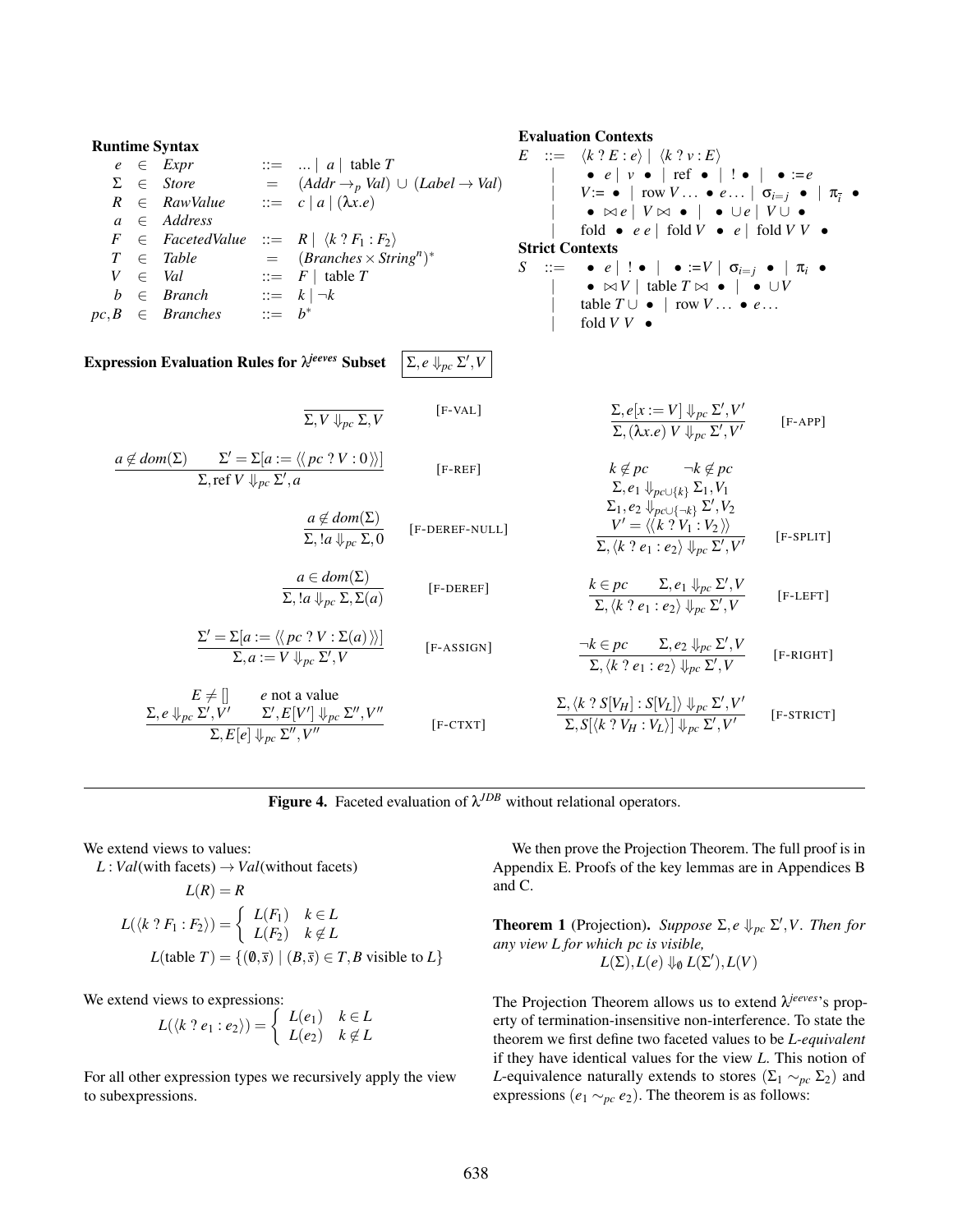$$
\sum_{\substack{r \text{row } \overline{s} \Downarrow_{p_{\mathcal{C}}} \sum_{\substack{r \text{(table } (\epsilon, \overline{s})}} \sum_{\substack{F \text{-RowJ} \\ \sum_{\substack{r \text{(table } T_1}} \sum_{\substack{r \text{(table } T_2}} \sum_{\substack{r \text{(table } T_1 \cup \text{(table } T_2)}} \sum_{\substack{r \text{(table } T_1 \cup \text{(table } T_2}} \sum_{\substack{r \text{(table } T_1 \cup \text{[table } T_2}} \sum_{\substack{r \text{(table } T_1 \cup \text{[table } T_2}} \sum_{\substack{r \text{(table } T_1 \cup \text{[table } T_1}} \sum_{\substack{r \text{(table } T_2 \cup \text{[table } T_2}} \sum_{\substack{r \text{(table } T_1 \cup \text{[table } T_2}} \sum_{\substack{r \text{(table } T_1}} \sum_{\substack{r \text{(table } T_1}} \sum_{\substack{r \text{(table } T_2 \cup \text{[table } T_2}} \sum_{\substack{r \text{(table } T_2 \cup \text{[table } T_2}} \sum_{\substack{r \text{(table } T_1}} \sum_{\substack{r \text{(table } T_2 \cup \text{[table } T_2}} \sum_{\substack{r \text{(table } T_2 \cup \text{[table } T_2}} \sum_{\substack{r \text{(table } T_2 \cup \text{[table } T_2}} \sum_{\substack{r \text{(table } T_2 \cup \text{[table } T_2}} \sum_{\substack{r \text{(table } T_2 \cup \text{[table } T_2}} \sum_{\substack{r \text{(table } T_2 \cup \text{[table } T_2}} \sum_{\substack{r \text{(table } T_2 \cup \text{[table } T_2}} \sum_{\substack{r \text{(table } T_2 \cup \text{[table } T_2}} \sum_{\substack{r \text{(table } T_2 \cup \text{[table } T_2}} \sum_{\substack{r \text{(table } T_2 \cup \text{[table } T_2}} \sum_{\substack{r \text{(table } T_2 \cup \text{[table } T_2}} \sum_{\substack{r \text{(table } T_2 \cup \text{
$$

Figure 5. Faceted evaluation with relational operators.

Theorem 2 (Termination-Insensitive Non-Interference). *Let L be any view. Suppose*  $\Sigma_1 \sim_L \Sigma_2$  *and*  $e_1 \sim_L e_2$ *, and that:*  $\Sigma_1, e_1 \Downarrow_0 \Sigma'_1, V_1$   $\Sigma_2, e_2 \Downarrow_0 \Sigma'_2, V_2$ *then*  $\Sigma'_1 \sim_L \Sigma'_2$  *and*  $V_1 \sim_L V_2$ *.* 

The Termination-Insensitive Non-Interference Theorem allows us to extend the termination-insensitive *policy compliance* theorem of  $\lambda^{jeeves}$  [7]: data is revealed to an external observer only if it is allowed by the policies specified.

## 4.4 Early Pruning

The Early Pruning optimization involves shrinking a table *T* by keeping each row  $(B,\bar{s})$  only when *B* is consistent with the viewer constraint described by *pc*. We show the rule below:

$$
\frac{\Sigma, e \Downarrow_{pc} \Sigma', \text{(table } T)}{\Sigma, e \Downarrow_{pc} \Sigma', \text{(table } T)}
$$
\n
$$
\frac{T' = \{ (B, \overline{s}) \in T \mid B \text{ consistent with } pc \}}{\Sigma, e \Downarrow_{pc} \Sigma', \text{(table } T')} \qquad \text{[F-PRUNE]}
$$

We prove the Projection Theorem holds with this extension.

#### 4.5 Policy Dependencies on Sensitive Values

Policies on a label may contain sensitive values that depend on the label. The  $\lambda^{JDE}$  semantics handles this situation by propagating labels through all computations and then assigning label values according to the [F-PRINT] rule from λ*jeeves* (Appendix A). Our theorem modifies the traditional notion of non-interference to accommodate these dependencies. In the statement of Theorem 2, the resulting environments need only be *L*-equivalent when the viewer *does not* have access to the high-confidentiality view. If a viewer does not have access, then the sensitive value should be indistinguishable from any other value the viewer does not have access to.

## 5. Implementation

While previous implementations of Jeeves [7, 48] use Scala, we implement Jacqueline in Python, as an extension of Django [1], because of the popularity of both for web programming. Our code is available at https://github.com/ jeanqasaur/jeeves.

#### 5.1 Python Embedding of the Jeeves Runtime

We implemented Jeeves as a library that dynamically rewrites code to behave according to the λ*jeeves* semantics. The library exports functions for creating labels, creating sensitive values, attaching policies, and using policies to show values. Our implementation supports a subset of Python's syntax that includes if-statements, for-loops, and return statements.

#### 5.1.1 Faceted Execution

To support faceted execution, the implementation defines a Facet data type for primitives and objects where the facets may themselves be faceted. A value may exist only in some execution paths, in which case we use a special object Unassigned() for other paths. To perform faceted execution, the implementation uses operator overloading and dynamic source transformation via the macro library MacroPy [4]. The source transformation intercepts evaluation of conditionals, loops, assignments, and function calls. The implementation handles local assignment by replacing a function's local scope with a Namespace object determining scope. To prevent implicit flows, the runtime keeps track of path conditions to index state updates, database writes, and policy declarations.

#### 5.1.2 Evaluating Policies at Computation Sinks

The runtime maps labels to policies. If there are no mutual dependencies between policies and sensitive values, the runtime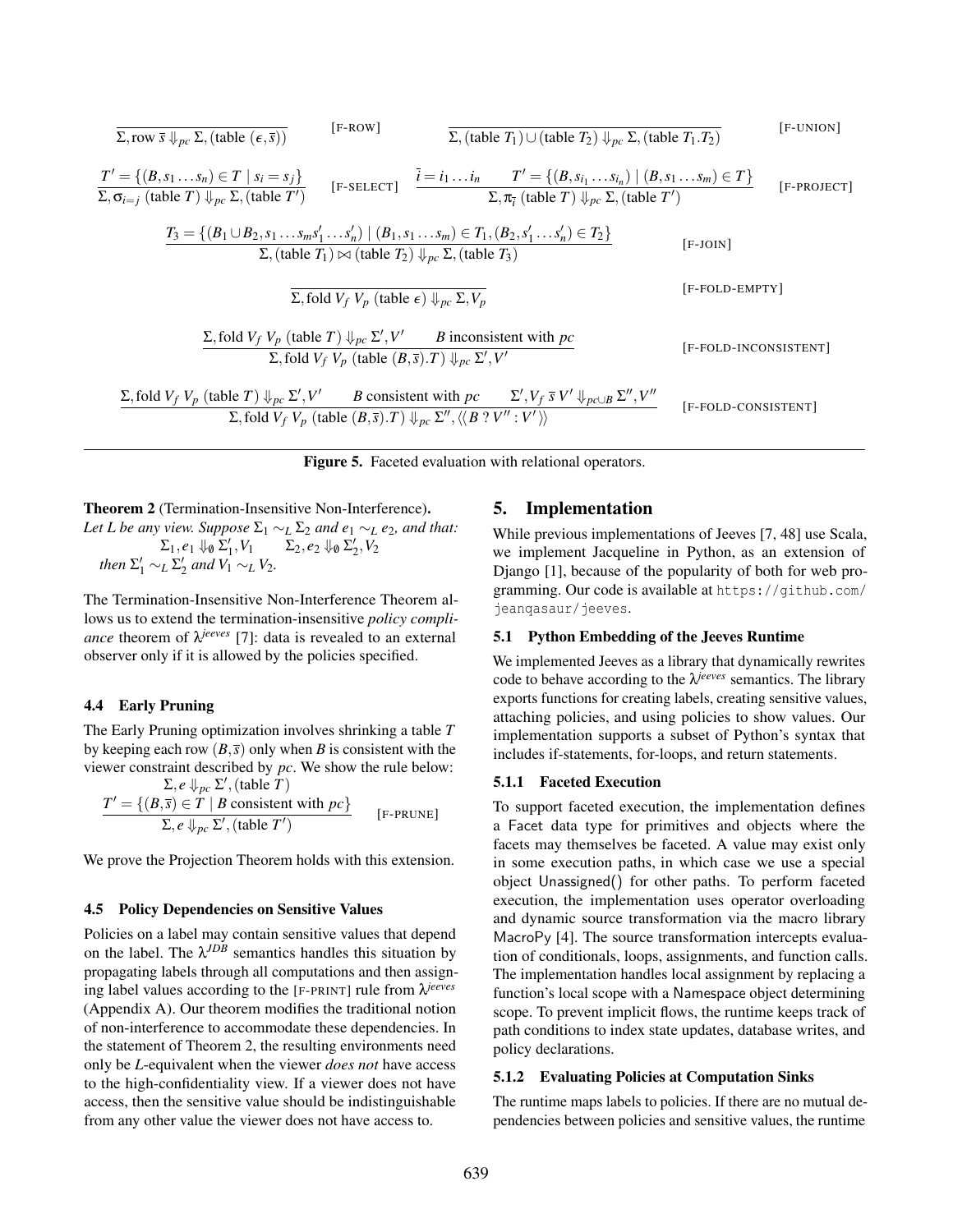evaluates policies to determine label values. Otherwise, the runtime produces an ordering over Boolean label assignments and uses the SAT subset of the Z3 SMT solver [32] to find a satisfying assignment.

#### 5.2 Jacqueline Implementation

We extend Django's functionality by "monkey-patching," inheriting from Django's classes and overloading the methods of the FORM. The FORM is responsible for 1) marshalling between faceted representations in the application and database and 2) managing the meta-data to track facets in the database. To represent faceted values, the FORM creates schemas with additional meta-data columns. The FORM reconstructs facets from the meta-data by looking up policies from object schemas and adding them to the runtime environment. We implement the Early Pruning optimization by reconstructing only the relevant facets when the runtime knows the viewer. FORM queries manipulate the meta-data columns in addition to the actual columns. Programmers may access the database only through the supported API.

## 6. Jacqueline in Practice

We built 1) a conference management system, 2) a health record manager, and 3) a course management system to evaluate Jacqueline along the following dimensions:

- Code architecture. We compare the implementation of the Jacqueline conference management system to an implementation with hand-coded policies in Django. We demonstrate that Jacqueline helps with both centralizing policies and with size of policy code.
- Performance. We show that for representative actions, Jacqueline has comparable—and, in one case, better performance compared to Django. For the stress tests, the Jacqueline programs often have close to zero overhead and at most a 1.75x slowdown compared to vanilla Django. We also demonstrate the effectiveness of and necessity of the Early Pruning optimization.

While the conference management system has the most features, the applications have code and policies of similar complexity. We deployed our conference management system to run an academic workshop [44].

We worked with two undergraduate research assistants to implement the health record and course manager case studies to evaluate the usability of our programming model. Both students found the policy-agnostic approach to be "promising" and to hide complexity in implementing information flow policies. There were some objections about the boilerplate needed to use the Jeeves and Jacqueline libraries, as well as the acknowledgment that building these features into a language runtime directly would mitigate this issue.



Figure 6. Distribution of policy code with Jacqueline and Django conference management systems.

#### 6.1 Case Study Applications

Conference management system. We support user registration, update of profile information, designation of roles (*i.e.* PC member), paper and review submission, and assignment of reviews. Permissions depend on the current stage of the conference: submission, review, or decision.

Health record manager. We implemented a simple health record system based on a representative fragment of the privacy standards described in the Health Insurance Portability and Accountability Act (HIPAA) [8, 35]. HIPAA describes how individuals, hospitals, and insurance companies may view a medical history depending on roles and stateful information such as whether there exists a permission waiver. The case study manages health records and permissions when viewed by patients, doctors, and insurance companies.

Course manager. Our tool allows instructors and students to organize assignments and submissions. Policies depend on the role of the viewer, as well as stateful information such as whether an assignment has been submitted.

#### 6.2 Code Comparisons

We compare our Jacqueline implementation of a conference management system against a Django implementation of the same system. We demonstrate that 1) Jacqueline reduces the trusted computing base and 2) separating policies and other functionality decreases policy code size.

#### 6.2.1 Django Conference Management System

We compare the lines of code in the Jacqueline and Django conference management systems in Figure 6. (Note that Jacqueline counts are bloated from the additional imports and function decorators required.) Jacqueline demonstrates advantages in both the distribution and size of policy code. In the Jacqueline implementation, policy code is confined to the models.py file describing the data schemas, while in the Django implementation, there are also policies throughout the controller file views.py. The Jacqueline implementation has 106 total lines of policy code, whereas the Django implementation has 130 lines manifesting as repeated checks and filters across views.py. While the Django code requires auditing the 575 lines of models.py and views.py, the Jacqueline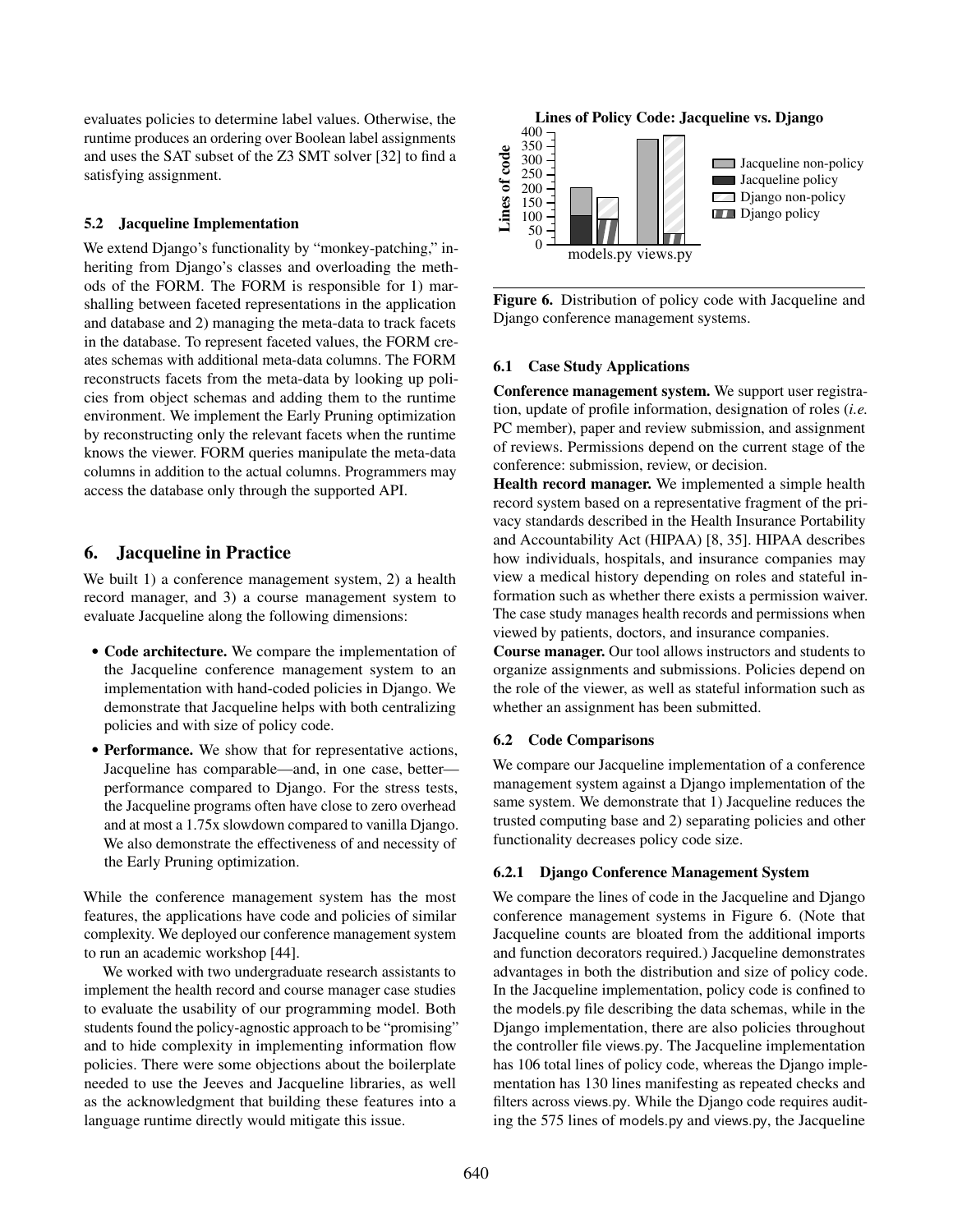```
1 class Paper (Model):
2 \cdots3 @staticmethod
4 © label_for ('author')
5 © jeeves
6 def jeeves_restrict_author (paper, ctxt):
      if phase = 'final':8 return True
9 e l s e :
\mathbf{i} \cdot \mathbf{j} = \mathbf{j} \cdot \mathbf{k} if paper \mathbf{j} = \mathbf{k} None:
11 return False
12 if PaperPCConflict.objects.get(
13 paper=paper, pc=ct \times t != None:
14 return False
15 return ((paper != None and
16 paper . author = ctxt)
17 or (ctxt != None and
18 ( ctxt . level = 'chair' or
19 ctxt.level = 'pc'))
```
Figure 7. Jacqueline schema and code fragments.

#### Django Schema

```
1 class Paper (Model):
2 \cdots3 def policy_author (self, ctxt):
     if phase = ' final':
5 return True
6 e l s e :
       7 t r y :
\begin{array}{ccc} \text{s} & \text{conflict} \end{array}9 PaperPCConflict.objects.get(
10 paper=self, pc=ct \times t)
11 return False
12 e xc e p t :
13 return ((self. author = ctxt)
14 or (ctxt != None and
15 ( ctxt . level = 'chair ' or
16 ctxt.level = 'pc')
```
#### Python Code with Policy Checks

```
1 def papers_view (request):
2 papers = Paper. objects. all()for paper in papers:
4 if not paper.policy_paperlabel(user):
       paper. author = None
```
Figure 8. Django schema and code fragments.

code requires auditing only the 200 lines of models.py (~200 lines of code), reducing the size of the application-specific trusted code base by 65%.

We show a fragment of Jacqueline policy code in Figure 7 and a fragment of the analogous Django policy code in Figure 8, along with an example of how the policy check functions are called in the Django implementation. The policy functions are similar across the two implementations, with small differences from the fact that the Jacqueline API to the database does not raise an exception if an entry is missing. The main difference is that in the Django implementation, the programmer is responsible for calling these policy func-



Figure 9. Stress test times for our three case studies. We compare the conference management system times (a) to an implementation in Django.

tions (as we show in Figure 8), whereas in the Jacqueline implementation the runtime is responsible for handling the interaction with policy functions.

#### 6.3 Performance Measurements

We measured times using an Amazon EC2 m3.2xlarge instance running Ubuntu 14.04 with 30GB of memory, two 80GB SSD drives, and eight virtual 64-bit Intel(R) Xeon(R) CPU E5-2670 v2 2.50Ghz processors. We use the FunkLoad testing framework [2] for HTTP requests across the network, excluding CSS and images. We average over 10 rapid sequential requests. We test with sequential users because how well Jacqueline handles concurrent users compared to Django simply depends on the amount of available memory.

We show 1) policy enforcement in Jacqueline has reasonable overheads, especially compared to Django and 2) Early Pruning is effective and often necessary.

### 6.3.1 Stress Tests

In Figure 9 we show running times from our stress tests. For each application, we show an increasing number of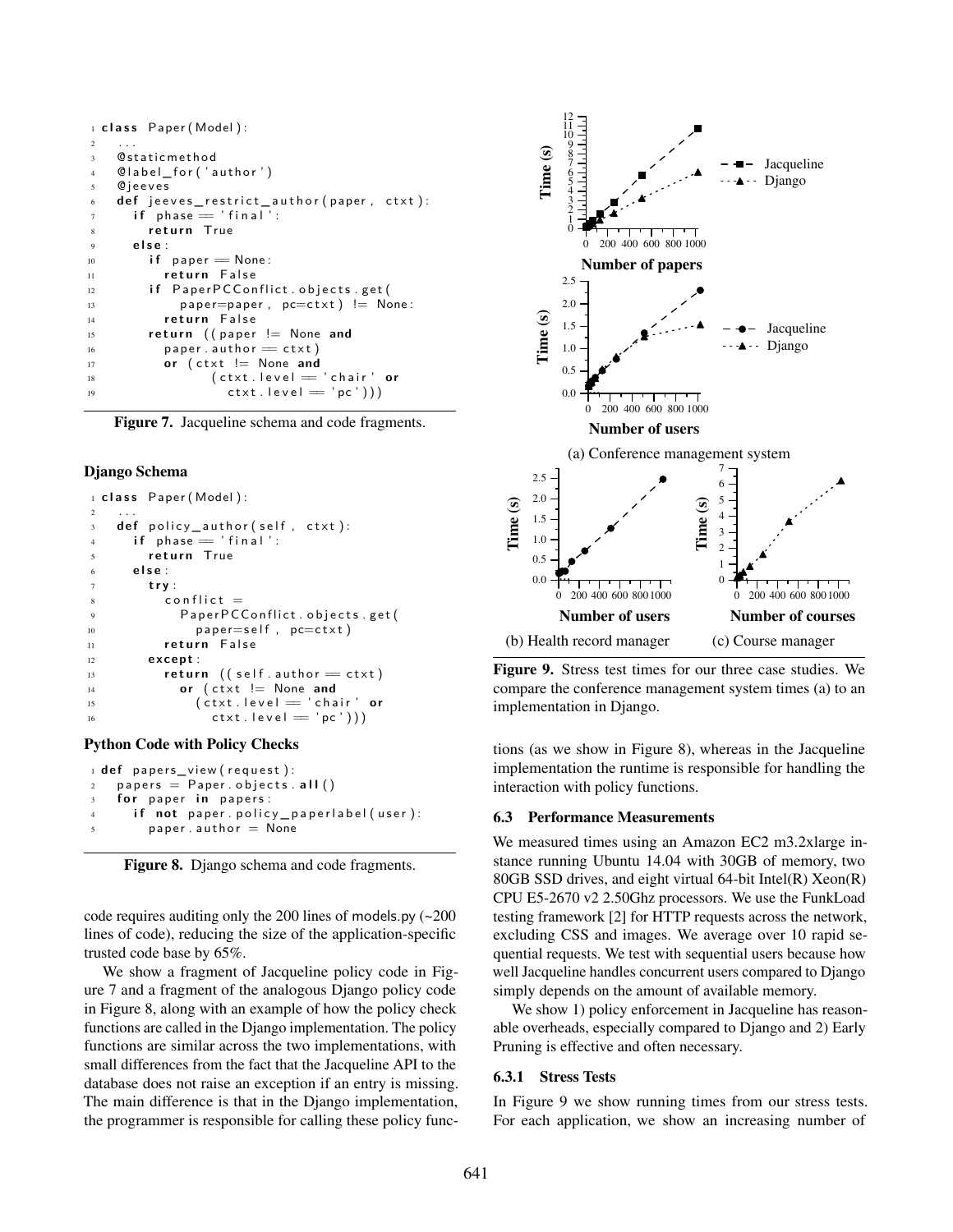| Time to view all papers |         |        | Time to view all users |        |        |
|-------------------------|---------|--------|------------------------|--------|--------|
| # $P$                   | Jacq.   | Django | # U                    | Jacq.  | Django |
| 8                       | 0.241s  | 0.201s | 8                      | 0.172s | 0.163s |
| 16                      | 0.299s  | 0.241s | 16                     | 0.249s | 0.234s |
| 32                      | 0.542s  | 0.388s | 32                     | 0.279s | 0.254s |
| 64                      | 0.855s  | 0.554s | 64                     | 0.358s | 0.341s |
| 128                     | 1.551s  | 0.931s | 128                    | 0.510s | 0.541s |
| 256                     | 2.810s  | 1.633s | 256                    | 0.769s | 0.820s |
| 512                     | 5.717s  | 3.265s | 512                    | 1.352s | 1.269s |
| 1024                    | 10.729s | 6.055s | 1024                   | 2.305s | 1.538s |

Table 3. Times to view a list of summary information for conference manager stress tests, in Jacqueline and Django.

| Time to view single paper |        |        | Time to view single user |        |        |
|---------------------------|--------|--------|--------------------------|--------|--------|
| Papers                    | Jacq.  | Django | Users                    | Jacq.  | Django |
| 8                         | 0.160s | 0.177s | 8                        | 0.164s | 0.158s |
| 16                        | 0.165s | 0.175s | 16                       | 0.164s | 0.159s |
| 32                        | 0.160s | 0.177s | 32                       | 0.164s | 0.159s |
| 64                        | 0.159s | 0.173s | 64                       | 0.164s | 0.159s |
| 128                       | 0.160s | 0.173s | 128                      | 0.167s | 0.158s |
| 256                       | 0.159s | 0.173s | 256                      | 0.163s | 0.159s |
| 512                       | 0.159s | 0.178s | 512                      | 0.169s | 0.162s |
| 1024                      | 0.161s | 0.173s | 1024                     | 0.163s | 0.159s |

Table 4. Times to view profiles for a single paper and single user, in Jacqueline and Django.

a given type of data item. The graphs demonstrate that with both Jacqueline and Django, the time to load data scales linearly with respect to the underlying algorithms. The numbers (Table 6.3.1) show that Jacqueline has at most a 1.75x overhead. The overhead comes from fetching both versions of data before resolving the policies. There is no solver overhead, as there are no mutual dependencies between sensitive values and policies. Note that these are truly stress tests: most systems will not load a thousand data rows at once, especially when each value has its own policy involving database queries.

## 6.3.2 Representative Actions

We increased the number of relevant database entries and measured the time it takes to view the profiles for single papers and users. We show these numbers, as well as comparisons to Django, in Table 4. The time it takes to load these profiles is under 2ms and roughly equivalent to the time it takes to do the equivalent action in Django. For viewing a single paper, Jacqueline actually performs better than the Django implementation. This is because in the Django code, the implementation needs iterate over collections of data rows again in order to apply policy checks. In the Jacqueline implementation, the framework applies the policies and resolves each one once. Times for submitting a single paper scale similarly.

| Courses | Time w/o pruning | Time w/ pruning |
|---------|------------------|-----------------|
| 4       | 0.377s           | 0.185s          |
| 8       | 64.024s          | 0.192s          |
| 16      |                  | 0.248s          |
| 32      |                  | 0.337s          |
| 64      |                  | 0.522s          |
| 128     |                  | 0.886s          |
| 256     |                  | 1.630s          |
| 512     |                  | 3.691s          |
| 1024    |                  | 6.233s          |

Table 5. Showing all courses, with and without Early Pruning.

#### 6.3.3 Early Pruning Optimization

We found the Early Pruning optimization to be necessary for nontrivial computations over sensitive values. In the course manager stress test, the page that shows all courses also looks up the instructors for each course, leading to blowup. We show in Table 5 how for just eight courses and instructors, the system begins to hit memory limits. Because Early Pruning can simplify other computations after the viewer is known, these computations are only problematic when they are used to compute the viewer. We do not expect such computations to be common.

## 7. Limitations and Future Work

The policy-agnostic approach does not protect against a malicious programmer who implements incorrect policies. By centralizing the policies and making the implementations more concise, however, we hope to make it easier to audit programs to determine policies are implemented correctly.

The strategy of embedding the programming model in a Python web framework requires the programmer to enforce certain invariants. Because sensitive values exist unprotected in the program runtime and database, the programmer must access sensitive values only through the designated APIs. Implementing Jeeves in a language with private class attributes would alleviate some of these concerns.

Our strategy of using two database rows to encode each faceted value means that we cannot use existing database support for performing aggregates or optimizing based on primary keys. A solution that would also reduce database size is to compute low-confidentiality values upon retrieving data from the database, rather than storing the values in the database. In cases when this is not possible, an alternate strategy is to implement user-defined functions in the database to optimize based on the Jeeves-based unique ID for each faceted value, as well as for aggregates.

Another future direction involves optimizing queries to reduce the amount of data fetched based on the policies associated with the data.

It would also be useful to extend policy-agnostic programming with faceted values to operating systems. We can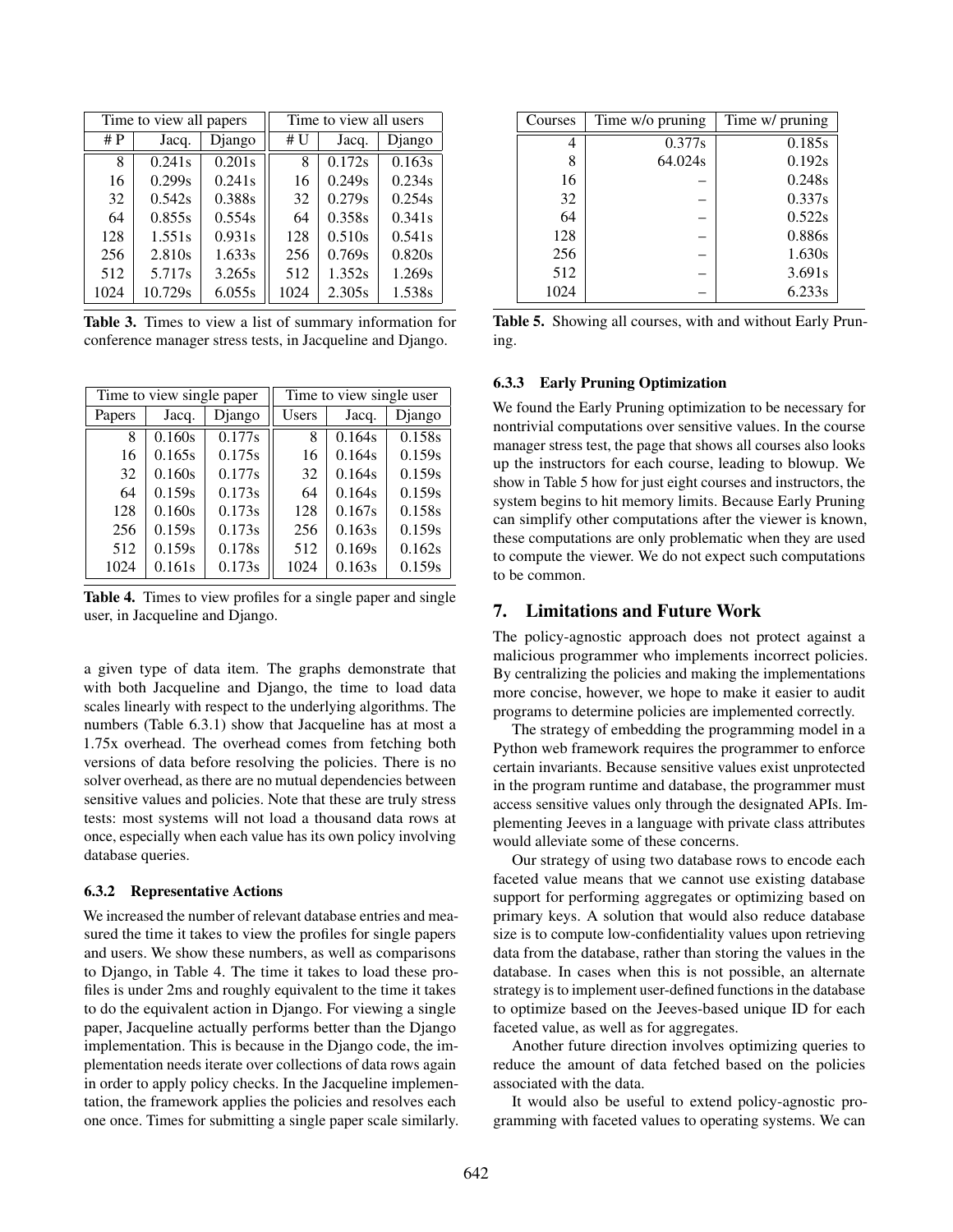build on the techniques from the Laminar system [39], which demonstrates how to dynamically enforce policies mediating access to resources such as files and sockets.

## 8. Related Work

Our approach builds on a long history of work in information flow control [6, 11, 13, 17, 20, 27, 28, 33, 36, 39, 45, 49]. The policy-agnostic approach differs from prior work in the following key way. Using prior approaches, the programmer needs to implement the policy checks and filters correctly across the program. Our solution mitigates programmer burden by leveraging the language runtime to produce outputs adhering to policies. This is similar in philosophy to angelic nondeterminism [10], program repair [40, 41], and acceptability-oriented computing [37, 38].

Prior work on information flow across the applicationdatabase boundary focuses on rejecting queries that leak information, rather than on modifying queries to enforce policies. SeLINQ [42], the work of Lourenço and Caires [29], and Ur/Web use static types. DBTaint [18], Passe [9], and Hails [24] perform dynamic analysis. SIF [16] combines static labels and dynamic checks. There are also approaches based on symbolic execution [26], secure multi-execution [12, 19, 22], and analysis of data provenance [5, 14] focused on rejecting programs that violate desired properties.

Policy-agnostic programming differs from other approaches in how data may affect control flow. Variational data structures [46] encapsulate properties related to program customization, but data does not affect control flow. Aspect-oriented programming [25, 43] has similar goals to policy-agnostic programming of separating program concerns, but aspects must be implemented at specific control flow points and cannot alter control flow.

Our approach addresses information flow as opposed to access control [23, 31, 34], which prevents leaks at application endpoints and does not address indirect or implicit flows. Similarly, work on multi-level databases [21, 30] focuses on the storage and access control issues surrounding data at different levels of access in the database.

# 9. Conclusions

We demonstrate that it is practically feasible to achieve policy compliance by construction in database-backed applications. We present a technique for precise, dynamic information flow control that tracks sensitive values and policies through database queries and updates as well as application code. The technique supports a policy-agnostic programming model that allows the program to specify each information flow policy once, instead of as repeated intertwined checks across the program. The web framework performs different computations depending on the viewer, according to the policies. The shift of responsibility to the framework reduces the opportunity for programmer error to cause information leaks.

Our solution works with existing implementation of relational databases and yields formal guarantees across the application and database. We implement these ideas in the Jacqueline web framework and demonstrate that, compared to traditional applications with hand-coded policies, applications written using Jacqueline have less policy code and run with often negligible overheads. This work makes a promising step towards securing database-backed web applications.

## Acknowledgments

We thank Martin Rinard, James Cheney, our shepherd Kathryn McKinley, and our anonymous reviewers for draft feedback. We thank Benjamin Shaibu and Ariel Jacobs for their work on the case studies. This work was supported by the Facebook and Levine Fellowships, the Qatar Computing Research Institute, and NSF grants 1054172, CCF-1139056, CCF-1337278, and CCF-1421016. The views and conclusions contained herein are those of the authors and should not be interpreted as representing the official policies, either expressed or implied, of the U.S. Government.

## **References**

- [1] Django: The web framework for perfectionists with deadlines. https://www.djangoproject.com, accessed July 3, 2015.
- [2] Funkload. http://funkload.nuxeo.org, accessed July 3, 2015.
- [3] HotCRP bug report: Download PC review assignments obeys paper administrators. https://github.com/kohler/hotcrp/commit/ 80ff96606bbe26e242ac7ebca85b440f2dbffebb, accessed July 3, 2015.
- [4] MacroPy. https://github.com/lihaoyi/macropy, accessed July 3, 2015.
- [5] P. Anderson and J. Cheney. Toward provenance-based security for configuration languages. In *Workshop on the Theory and Practice of Provenance*, 2012.
- [6] O. Arden, M. D. George, J. Liu, K. Vikram, A. Askarov, and A. C. Myers. Sharing mobile code securely with information flow control. In *Symposium on Security and Privacy*, SP, 2012.
- [7] T. H. Austin, J. Yang, C. Flanagan, and A. Solar-Lezama. Faceted execution of policy-agnostic programs. In *Workshop on Programming Languages and Analysis for Security*, PLAS, 2013.
- [8] A. Barth, A. Datta, J. C. Mitchell, and H. Nissenbaum. Privacy and contextual integrity: Framework and applications. In *Symposium on Security and Privacy*, SP, 2006.
- [9] A. Blankstein and M. J. Freedman. Automating isolation and least privilege in web services. In *Symposium on Security and Privacy*, SP, 2014.
- [10] R. Bodik, S. Chandra, J. Galenson, D. Kimelman, N. Tung, S. Barman, and C. Rodarmor. Programming with angelic nondeterminism. In *Symposium on Principles of Programming Languages*, POPL, 2010.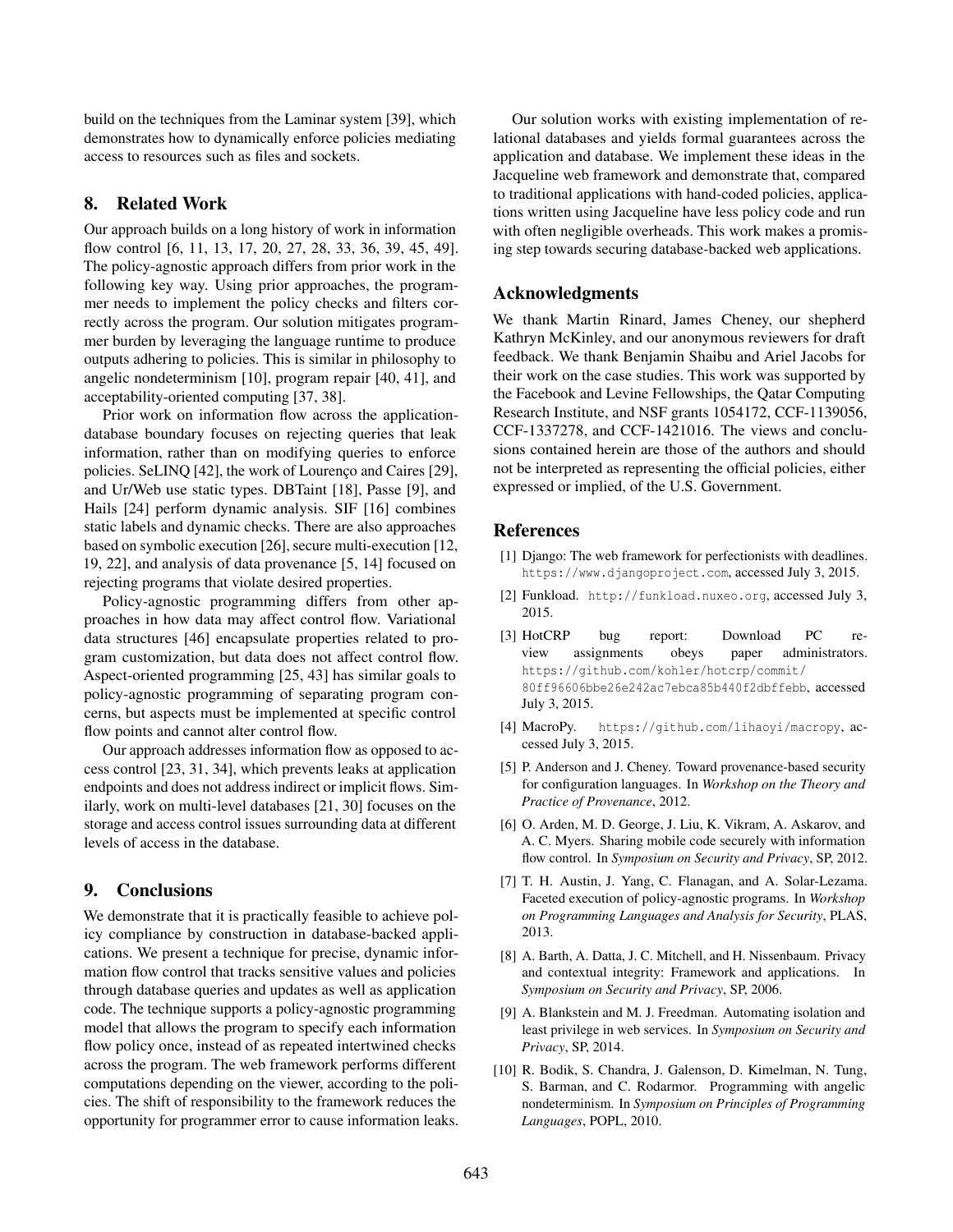- [11] N. Broberg and D. Sands. Flow locks: Towards a core calculus for dynamic flow policies. In *European Symposium on Programming, ESOP*, volume 3924 of *LNCS*. Springer Verlag, 2006.
- [12] R. Capizzi, A. Longo, V. Venkatakrishnan, and A. Sistla. Preventing information leaks through shadow executions. In *Annual Computer Security Applications Conference*, ACSAC, 2008.
- [13] J. Chen, R. Chugh, and N. Swamy. Type-preserving compilation of end-to-end verification of security enforcement. In *Conference on Programming Language Design and Implementation*, PLDI, 2010.
- [14] J. Cheney. A formal framework for provenance security. In *Computer Security Foundations Symposium*, CSF '11. IEEE, 2011.
- [15] A. Chlipala. Static checking of dynamically-varying security policies in database-backed applications. In *Symposium on Operating Systems Design and Implementation*, OSDI, 2010.
- [16] S. Chong, K. Vikram, and A. C. Myers. Sif: Enforcing confidentiality and integrity in web applications. In *Symposium on USENIX Security*, SS'07, 2007.
- [17] R. Chugh, J. A. Meister, R. Jhala, and S. Lerner. Staged information flow for javascript. In *Conference on Programming Language Design and Implementation*, PLDI, 2009.
- [18] B. Davis and H. Chen. DBTaint: Cross-application information flow tracking via databases. In *Conference on Web Application Development*, WebApps'10, 2010.
- [19] W. De Groef, D. Devriese, N. Nikiforakis, and F. Piessens. Secure multi-execution of web scripts: Theory and practice. *Journal of Computer Security*, 22(4), 2014.
- [20] D. E. Denning and P. J. Denning. Certification of programs for secure information flow. *Commun. ACM*, 20(7), 1977.
- [21] D. E. Denning, S. G. Akl, M. Morgenstern, P. G. Neumann, R. R. Schell, and M. Heckman. Views for multilevel database security. In *IEEE Symposium on Security and Privacy*, SP, 1986.
- [22] D. Devriese and F. Piessens. Noninterference through secure multi-execution. In *Symposium on Security and Privacy*, SP, 2010.
- [23] K. Fisler, S. Krishnamurthi, L. A. Meyerovich, and M. C. Tschantz. Verification and change-impact analysis of accesscontrol policies. In *International Conference on Software Engineering*, ICSE '05. ACM, 2005.
- [24] D. B. Giffin, A. Levy, D. Stefan, D. Terei, D. Mazières, J. C. Mitchell, and A. Russo. Hails: Protecting data privacy in untrusted web applications. In *Symposium on Operating Systems Design and Implementation*, OSDI, 2012.
- [25] G. Kiczales, J. Lamping, A. Mendhekar, C. Maeda, C. V. Lopes, J.-M. Loingtier, and J. Irwin. Aspect-Oriented Programming. In *ECOOP*, 1997.
- [26] C. Kolbitsch, B. Livshits, B. Zorn, and C. Seifert. Rozzle: De-cloaking internet malware. Technical Report MSR-TR-2011-94, Microsoft Research Technical Report, 2011.
- [27] M. Krohn, A. Yip, M. Brodsky, N. Cliffer, M. F. Kaashoek, E. Kohler, and R. Morris. Information flow control for stan-

dard os abstractions. In *Symposium on Operating Systems Principles*, SOSP, 2007.

- [28] J. Liu, M. D. George, K. Vikram, X. Qi, L. Waye, and A. C. Myers. Fabric: a platform for secure distributed computation and storage. In *Symposium on Operating Systems Principles*, SOSP. ACM, 2009.
- [29] L. Lourenço and L. Caires. Information flow analysis for valued-indexed data security compartments. In *Trustworthy Computing*, 2013.
- [30] T. Lunt, D. Denning, R. Schell, M. Heckman, and W. Shockley. The seaview security model. *Software Engineering, IEEE Transactions on*, 16(6), 1990.
- [31] A. Milicevic, D. Jackson, M. Gligoric, and D. Marinov. Modelbased, event-driven programming paradigm for interactive web applications. In *International Symposium on New Ideas, New Paradigms, and Reflections on Programming & Software*, Onward!, 2013.
- [32] L. D. Moura and N. Björner. Z3: An efficient SMT solver. In *International Conference on Tools and Algorithms for the Construction and Analysis of Systems*, TACAS'08/ETAPS'08. Springer Verlag, 2008.
- [33] A. C. Myers. JFlow: Practical mostly-static information flow control. In *Symposium on Principles of Programming Languages*, POPL, 1999.
- [34] J. P. Near and D. Jackson. Rubicon: bounded verification of web applications. In *Symposium on the Foundations of Software Engineering*, SIGSOFT/FSE '12. ACM, 2012.
- [35] Office for Civil Rights. Summary of the HIPAA privacy rule, 2003.
- [36] F. Pottier and V. Simonet. Information flow inference for ML. *ACM Transactions on Programming Languages and Systems*, 25(1):117–158, Jan. 2003.
- [37] M. Rinard, C. Cadar, D. Dumitran, D. M. Roy, T. Leu, and W. S. Beebee, Jr. Enhancing server availability and security through failure-oblivious computing. In *Symposium on Operating Systems Design & Implementation*, OSDI, 2004.
- [38] M. Rinard, C. Cadar, and H. H. Nguyen. Exploring the acceptability envelope. In *Conference on Object-oriented Programming, Systems, Languages, and Applications*, OOPSLA '05. ACM, 2005.
- [39] I. Roy, D. E. Porter, M. D. Bond, K. S. McKinley, and E. Witchel. Laminar: Practical fine-grained decentralized information flow control. In *Conference on Programming Language Design and Implementation*, PLDI.
- [40] H. Samimi, E. D. Aung, and T. D. Millstein. Falling back on executable specifications. In *ECOOP*, 2010.
- [41] H. Samimi, M. Schäfer, S. Artzi, T. Millstein, F. Tip, and L. Hendren. Automated repair of html generation errors in php applications using string constraint solving. In *International Conference on Software Engineering*, ICSE, 2012.
- [42] D. Schoepe, D. Hedin, and A. Sabelfeld. SeLINQ: Tracking information across application-database boundaries. In *International Conference on Functional Programming*, ICFP, 2014.
- [43] D. R. Smith. A generative approach to aspect-oriented programming. In *GPCE*, 2004.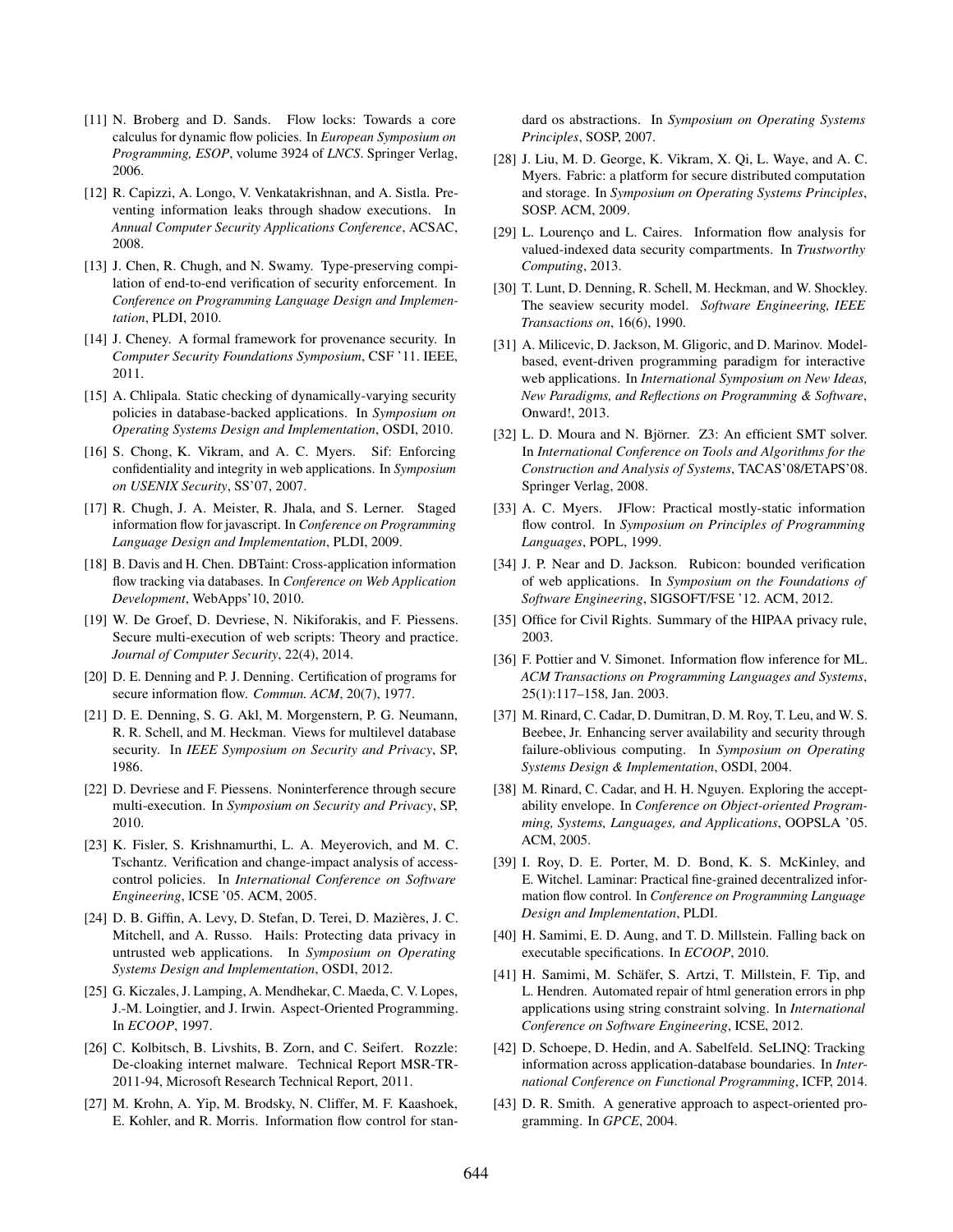- [44] A. Solar-Lezama. 2nd workshop on programming languages technology for massive open online courses. http: //people.csail.mit.edu/asolar/plooc2014/, accessed February 25, 2016.
- [45] N. Swamy, J. Chen, C. Fournet, P.-Y. Strub, K. Bhargavan, and J. Yang. Secure distributed programming with valuedependent types. In *International Conference on Functional Programming*, ICFP, 2011.
- [46] E. Walkingshaw, C. Kästner, M. Erwig, S. Apel, and E. Bodden. Variational data structures: Exploring tradeoffs in computing with variability. In *International Symposium on New Ideas, New Paradigms, and Reflections on Programming & Software*, Onward!, 2014.
- [47] A. Warwick. Facebook photo leak flaw raises security concerns. http://www.computerweekly.com/news/2240242708/ Facebook-photo-leak-flaw-raises-security-concerns, March 2015. [Online; posted 20-March-2015].
- [48] J. Yang, K. Yessenov, and A. Solar-Lezama. A language for automatically enforcing privacy policies. In *Symposium on Principles of Programming Languages*, POPL, 2012.
- [49] A. Yip, X. Wang, N. Zeldovich, and M. F. Kaashoek. Improving application security with data flow assertions. In *Symposium on Operating Systems Principles*, SOSP, October 2009.

# A. Rules from λ*jeeves*

We show the most relevant rules from the dynamic semantics for the Jeeves core language λ*jeeves* [7].

#### A.1 Managing Labels

These rules describe how to declare labels and attach policies to labels. The rule [F-LABEL] dynamically allocates a label (label *k* in *e*), adding a fresh label to the store with the default policy of λ*x*.*true*. Any occurrences of *k* in *e* are α-renamed to  $k'$  and the expression is evaluated with the updated store. Policies may be further refined (restrict( $k, e$ )) by the rule [F-RESTRICT], which evaluates *e* to a policy *V* that should be either a lambda or a faceted value comprised of lambdas. The additional policy check is restricted by *pc*, so that policy checks cannot themselves leak data. The rule joins the resulting policy check  $V_p$  with the existing policy for  $k$ , ensuring that policies can only become more restrictive.

$$
\begin{aligned}\n &[\text{F-LABEL}] \\
 & \quad \mathcal{K} \text{ fresh} \\
 & \Sigma[k' := \lambda x.\text{true}], e[k := k'] \Downarrow_{pc} \Sigma', V \\
 & \Sigma, \text{label } k \text{ in } e \Downarrow_{pc} \Sigma', V'\n \end{aligned}
$$
\n
$$
\begin{aligned}\n &[\text{F-RESTRIC}]\n \end{aligned}
$$

$$
\sum_{\Sigma} e \Downarrow_{pc} \Sigma_1, V
$$
  
\n
$$
V_p = \langle \langle pc \cup \{k\} \rangle : V : \lambda x. true \rangle \rangle
$$
  
\n
$$
\frac{\Sigma' = \Sigma_1[k := \Sigma_1(k) \land_f V_p]}{\Sigma, \text{restrict}(k, e) \Downarrow_{pc} \Sigma', V}
$$

#### A.2 Displaying Outputs

The rule [F-PRINT] handles print statements (print  $\{e_1\}$   $e_2$ ), where the result of evaluating  $e_2$  is printed to the channel resulting from the evaluation of  $e_1$ . Both the channel  $V_f$  and the value to print  $V_c$  may be faceted values. The describes how to select the facets that correspond with our specified policies. The rule determines the set of relevant labels through the transitive closure function *closeK*. The labels are used to construct  $e_p$  from the relevant policies in the store  $\Sigma_2$ . The rule evaluates  $e_p$  and applies it to  $V_f$ , returning the policy check  $V_p$  that is a faceted value containing booleans. The rule chooses a program counter *pc* such that the policies are satisfied. This corresponds to a label assignment that determines the channel *f* and the value to print *R*.

[F-PRINT]

$$
\Sigma, e_1 \Downarrow_0 \Sigma_1, V_f
$$
  
\n
$$
\Sigma_1, e_2 \Downarrow_0 \Sigma_2, V_c
$$
  
\n
$$
\{k_1 ... k_n\} = closeK(labels(e_1) \cup labels(e_2), \Sigma_2)
$$
  
\n
$$
e_p = \lambda x. true \land_f \Sigma_2(k_1) \land_f ... \land_f \Sigma_2(k_n)
$$
  
\n
$$
\Sigma_2, e_p \lor f \Downarrow_0 \Sigma_3, V_p
$$
  
\npick pc such that  $pc(V_f) = f, pc(V_c) = R, pc(V_p) = true$   
\n
$$
\Sigma, print \{e_1\} e_2 \Downarrow V_p, f: R
$$

$$
closeK(K,\Sigma) = \text{let } K' = \underset{k \in K}{\overset{\cup}{\text{let}}} labels(\Sigma(k)) \text{ in}
$$
\n
$$
\text{if } K' = K
$$
\n
$$
\text{then } K
$$
\n
$$
\text{else } closeK(K',\Sigma)
$$

## B. Proof of Lemma 1

Lemma  $1(A)$ .

$$
L(\langle\langle k ? V_1 : V_2 \rangle\rangle) = \begin{cases} L(V_1) & \text{if } k \in L \\ L(V_2) & \text{if } k \notin L \end{cases}
$$

*Proof.* By case analysis on the definition of  $\langle k \rangle \langle V_1 : V_2 \rangle$ . Let  $x = L(\langle \langle k \rangle : V_1 : V_2 \rangle).$ 

- If  $x = L(\langle k \rangle : F_1 : F_2 \rangle)$  for some non-table values  $F_1$  and *F*2, then this case holds since
	- $x = L(F_1)$  if  $k \in L$ .

$$
x = L(F_2) \text{ if } k \notin L.
$$

• If  $x = L(\langle \langle k \rangle \text{ table } T_1 \text{ : table } T_2 \rangle)$ , then  $x = L(\text{table } T)$ where  $f(1) = \frac{1}{p}$ ,  $f(2) = \frac{1}{p}$ ,  $f(3) = \frac{1}{p}$ 

$$
T = \{ (B \cup \{k\}, \overline{s}) \mid (B, \overline{s}) \in T_1, \neg k \notin B \}
$$
  
\n
$$
\cup \{ (B \cup \{\neg k\}, \overline{s}) \mid (B, \overline{s}) \in T_2, k \notin B \}.
$$
  
\nAnd so  
\n
$$
x = \{ (0, \overline{s}) \mid (B, \overline{s}) \in T_1, \neg k \notin B, B \cup \{k\} \sim L \}
$$
  
\n
$$
\cup \{ (0, \overline{s}) \mid (B, \overline{s}) \in T_2, k \notin B, B \cup \{\neg k\} \sim L \}.
$$
  
\n• If  $k \in L$ , then  $B \cup \{\neg k\} \not\sim L$  and  
\n
$$
B \cup \{ k\} \sim L \Rightarrow \neg k \not\subset B \text{ and so}
$$

$$
B \cup \{K\} \sim L \Longrightarrow \neg K \not\in B, \text{ and so}
$$

$$
x = \{(\emptyset, \overline{s}) \mid (B, \overline{s}) \in T_1, B \sim L\}
$$

 $= L$ (table  $T_1$ ), as required.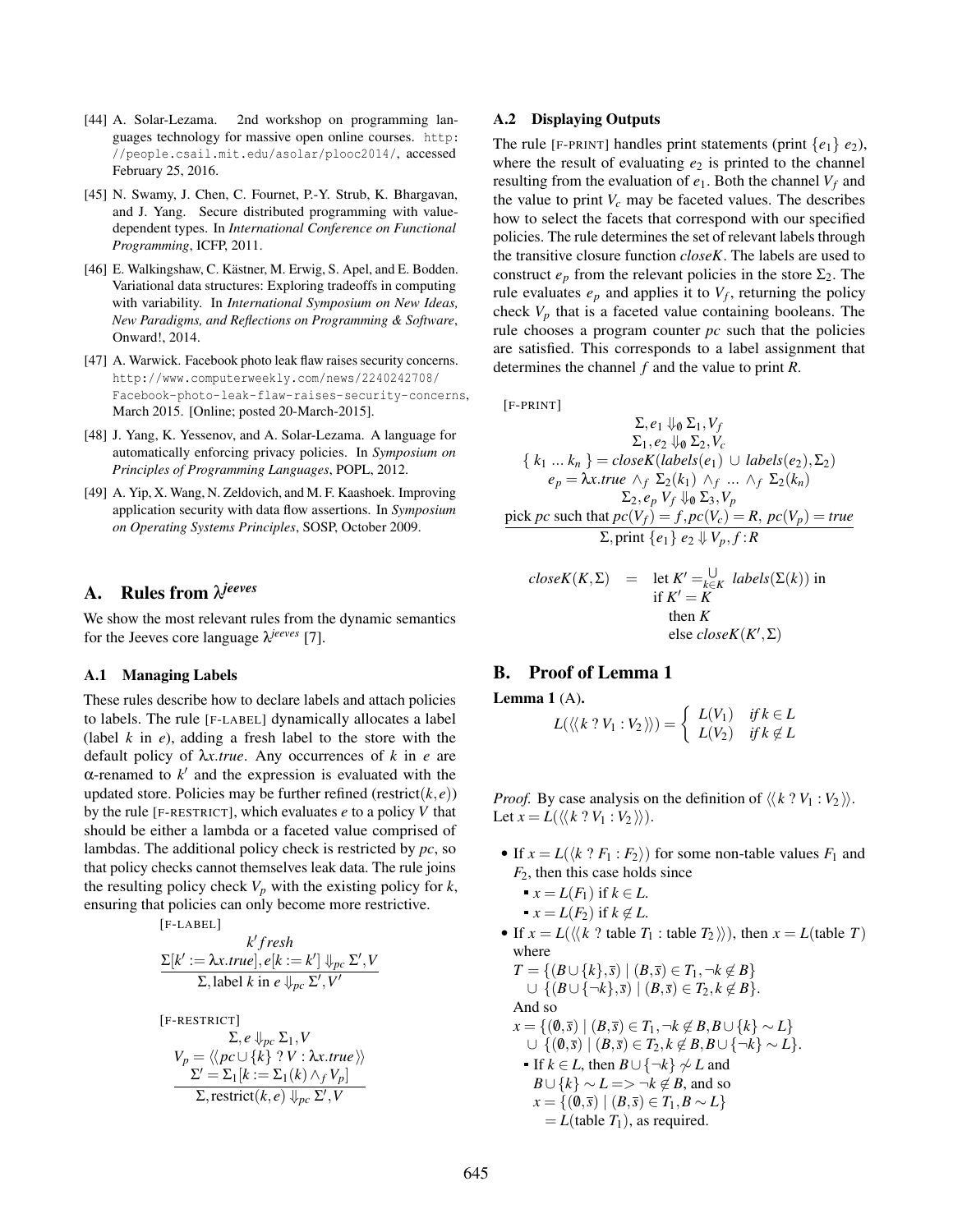If  $k \notin L$ , then this case holds by a similar argument as the previous case.

 $\Box$ 

 $\Box$ 

# C. Proof of Lemma 2

Lemma  $2(B)$ .

 $L(\langle \langle B \rangle^2 V_1 : V_2 \rangle \rangle) = \begin{cases} L(V_1) & \text{if } B \sim L \\ L(V_2) & \text{if } \neg(B \sim L) \end{cases}$ 

*Proof.* The proof is by induction and case analysis on the derivation of  $L(\langle B \cdot Y_1 : V_2 \rangle)$ . Let  $x = L(\langle B \cdot Y_1 : V_2 \rangle)$ .

- If  $B = \emptyset$ , then  $B \sim L$ , so  $x = L(V_1)$  as required.
- Otherwise,  $B = B' \cup \{k\}.$ 
	- If *B* ∼ *L*, then
		- $x = L(\langle \langle k ? \langle \langle B' ? V_1 : V_2 \rangle \rangle : V_2 \rangle)$  $= L(\langle B' ? V_1 : V_2 \rangle)$  by Lemma 1, since  $k \in L$  $= L(V_1)$  by induction, as  $B' \sim L$ .
		- Otherwise,  $B \not\sim L$ , then
			- $-$  if  $k \notin L$ , then  $x = L(V_2)$  by Lemma 1.
			- − otherwise  $k \in L$ , so  $B' \not\sim L$ . Therefore,  $x = L(\langle \langle B' \rangle : V_1 : V_2 \rangle) = L(V_2)$ , as required.

## D. Lemma 3

If a set of branches is compatible with view *L*, then we can execute only using that view. We prove an additional lemma that if *pc* is not visible, then execution should not affect the environment under projections of *L*.

Lemma 3 (C). *If pc is not visible to L and*  $\Sigma, e \Downarrow_{pc} \Sigma', V$ *then*  $L(\Sigma) = L(\Sigma').$ 

*Proof.* By induction on the derivation of  $\Sigma$ ,  $e \Downarrow_{pc} \Sigma'$ ,  $V$  and by case analysis on the final rule used in that derivation.

- The following cases hold because  $\Sigma = \Sigma'$ : [F-VAL], [F-DEREF-NULL], [F-DEREF], [F-CTXT], [F-APP], [F-LEFT], [F-RIGHT], [F-ROW], [F-SELECT], [F-PROJECT], [F-JOIN], [F-UNION], [F-FOLD-EMPTY], and [F-FOLD-INCONSISTENT].
- Cases [F-APP], [F-LEFT], [F-RIGHT], [F-STRICT], [F-CTXT], and [F-FOLD-INCONSISTENT] hold by induction.
- For case [F-SPLIT], we note that since  $pc \sim L$ ,  $\forall k. pc \cup$  $\{k\} \not\sim L$  and  $pc \cup \{\neg k\} \not\sim L$ . Therefore, this case also holds by induction.
- Similarly, for case [F-FOLD-CONSISTENT], since  $pc \sim L$ ,  $\forall B. pc \cup B \not\sim L$ , and so this case holds by induction.
- For case [F-REF],  $\forall a'$  where  $a' \neq a, \Sigma(a') = \Sigma'(a')$ . Since  $pc \sim L$ ,  $L(\Sigma(a)) = 0$  by Lemma 1, as required.

• For case [F-ASSIGN],  $\forall a'$  where  $a' \neq a, \Sigma(a') = \Sigma'(a')$ . Since  $pc \nsim L$ ,  $L(\Sigma(a)) = L(\Sigma'(a))$  by Lemma 1, as required.

 $\Box$ 

This lemma is also useful in the proof of the Projection Theorem.

## E. Proof of Theorem 1 (Projection)

For convenience, we restate Theorem 1.

 $Suppose \Sigma, e \Downarrow_{pc} \Sigma', V. Then for any view L for which pc is$ *visible,*

 $L(\Sigma), L(e) \Downarrow_{\emptyset} L(\Sigma'), L(V)$ 

The proof extends *L* to project evaluation contexts. They may project away the hole and so map evaluation contexts to expressions, in which case filling the result is a no-op.

We capture in the following lemma the property that if a branch *B* is inconsistent with the program counter *pc*, at most one of *B* and *pc* may be visible to any given view *L*.

**Lemma 4.** *If B is inconsistent with pc and pc*  $\sim$  *L*, *then*  $B \not\sim L$ .

With these properties established, we now prove projection.

*Proof.* By induction on the derivation of  $L(\Sigma)$ ,  $L(e) \Downarrow_{\emptyset}$  $L(\Sigma'), L(V)$  and by case analysis on the final rule used in that derivation.

- The following cases hold trivially: [F-VAL], [F-DEREF], [F-DEREF-NULL], [F-ROW], [F-PROJECT], and [F-UNION].
- For case [F-SELECT],  $e = \sigma_{i=j}$  (table *T*), so  $\Sigma$ ,  $\sigma_{i=j}$  (table *T*)  $\Downarrow_{pc}$  Σ, (table *T'*) where  $T' = \{(B,\overline{s}) | s_i = s_j\}.$ This case holds since *L*(table *T*) = { $(0, \bar{s}) | (B, \bar{s}) \in T$ , *B* ∼ *L*} and *L*(table *T'*) = {( $\emptyset$ ,*s*) | ( $B$ ,*s*) ∈ *T*, $B \sim L$ ,  $s_i = s_j$ },
- For case [F-JOIN],  $e = (table T_1) \bowtie (table T_2)$ , so  $Σ,$ (table *T*<sub>1</sub>)  $Join$  (table *T*<sub>2</sub>)  $↓$ <sub>*pc*</sub>  $Σ,$  (table *T*) where  $T = \{B.B', \overline{s}.s'\} | (B, \overline{s}) \in T_1, (B', s') \in T_2\}.$  $L(T) = \{ (B.B', \bar{s}.s') \mid (B, \bar{s}) \in T_1, (B', s') \in T_2, B.B' \sim L \},\$ so this case holds.
- For case [F-CTXT],  $e = E[e']$ . By the antecedents of this rule

$$
E \neq []
$$
  
\ne' not a value  
\n
$$
\Sigma, e' \Downarrow_{pc} \Sigma_1, V'
$$
  
\n
$$
\Sigma_1, E[V'] \Downarrow_{pc} \Sigma', V
$$
  
\nNote that  $L(E[V']) = L(E)[L(V')]$ , etc., so by induction  
\n
$$
L(\Sigma), L(e') \Downarrow_0 L(\Sigma_1), L(V')
$$
  
\n
$$
L(\Sigma_1), L(E)[L(V')] \Downarrow_0 L(\Sigma'), L(V)
$$
  
\nTherefore,  $L(\Sigma), L(E[e]) \Downarrow_0 L(\Sigma'), L(V)$ , as required.

• For case [F-STRICT],  $e = S[\langle k \, ? \, V_1 : V_2 \rangle]$ . By the antecedents of this rule

 $\Sigma, \langle k \rangle$  ?  $S[V_1] : S[V_2] \rangle \Downarrow_{pc} \Sigma', V'$ 

We now consider each possible case for the next step in the derivation.